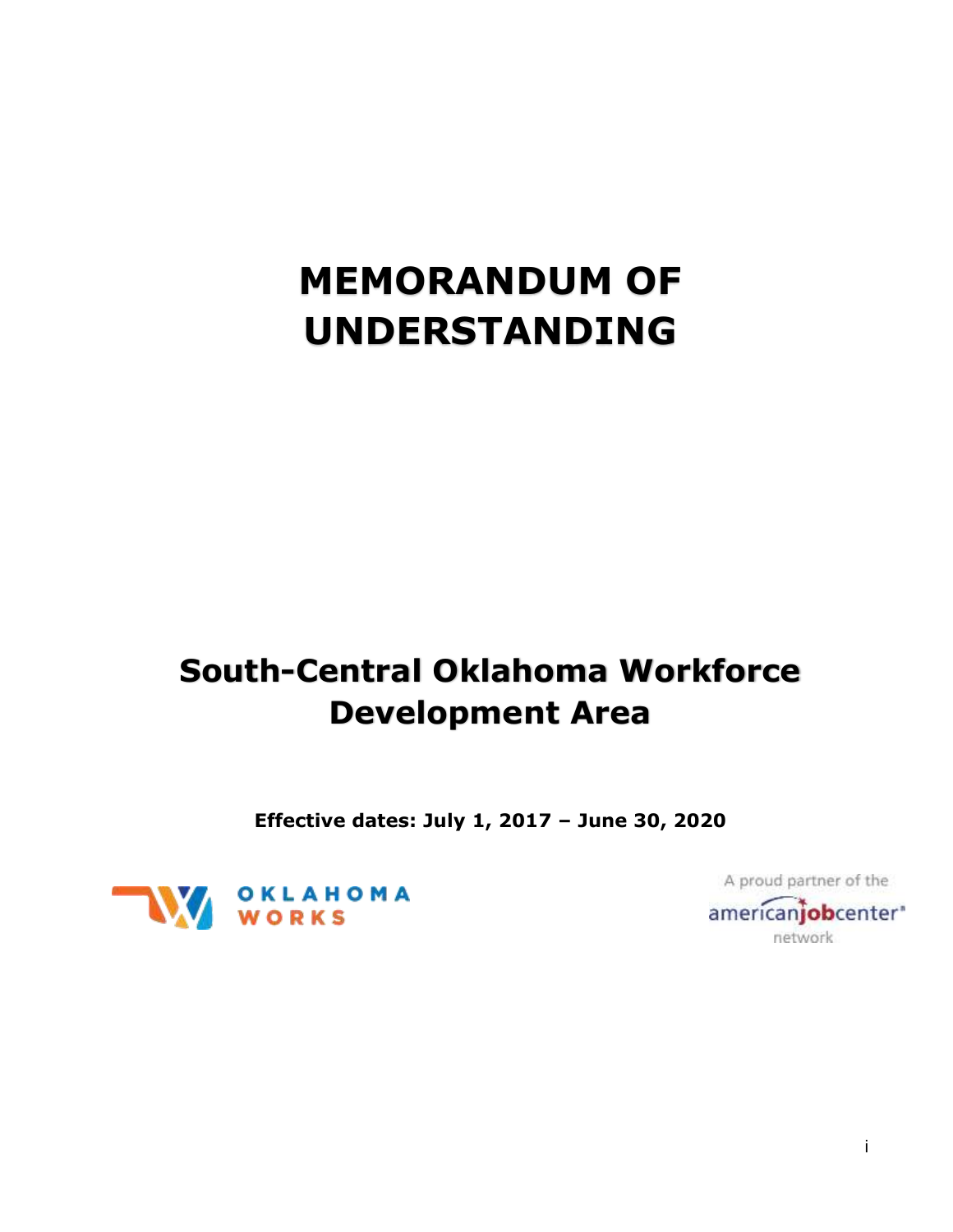# **Table of Contents**

| <b>Legal Authority</b>                   | 1              |
|------------------------------------------|----------------|
| <b>Memorandum of Understanding</b>       | $\overline{2}$ |
| <b>Introduction</b>                      | $\overline{2}$ |
| Vision                                   | $\overline{2}$ |
| <b>Mission</b>                           | 3              |
| <b>System Structure</b>                  | 3              |
| American Job Centers                     | 3              |
| One-Stop Operator                        | 4              |
| Partners                                 | 5              |
| <b>Terms and Conditions</b>              | $\overline{7}$ |
| <b>Partner Services</b>                  | $\overline{7}$ |
| Partner On-Site Representation Schedule  | 10             |
| Roles and Responsibilities of Partners   | 11             |
| Data Sharing                             | 17             |
| Confidentiality                          | 18             |
| <b>Referrals</b>                         | 19             |
| Accessibility                            | 19             |
| Outreach                                 | 20             |
| <b>Dispute Resolution</b>                | 21             |
| Monitoring                               | 21             |
| Non-Discrimination and Equal Opportunity | 22             |
| Indemnification                          | 22             |
| Severability                             | 23             |
| Drug and Alcohol-free Workplace          | 23             |
| <b>Certification Regarding Lobbying</b>  | 23             |
| Debarment and Suspension                 | 23             |
|                                          | Ϊİ.            |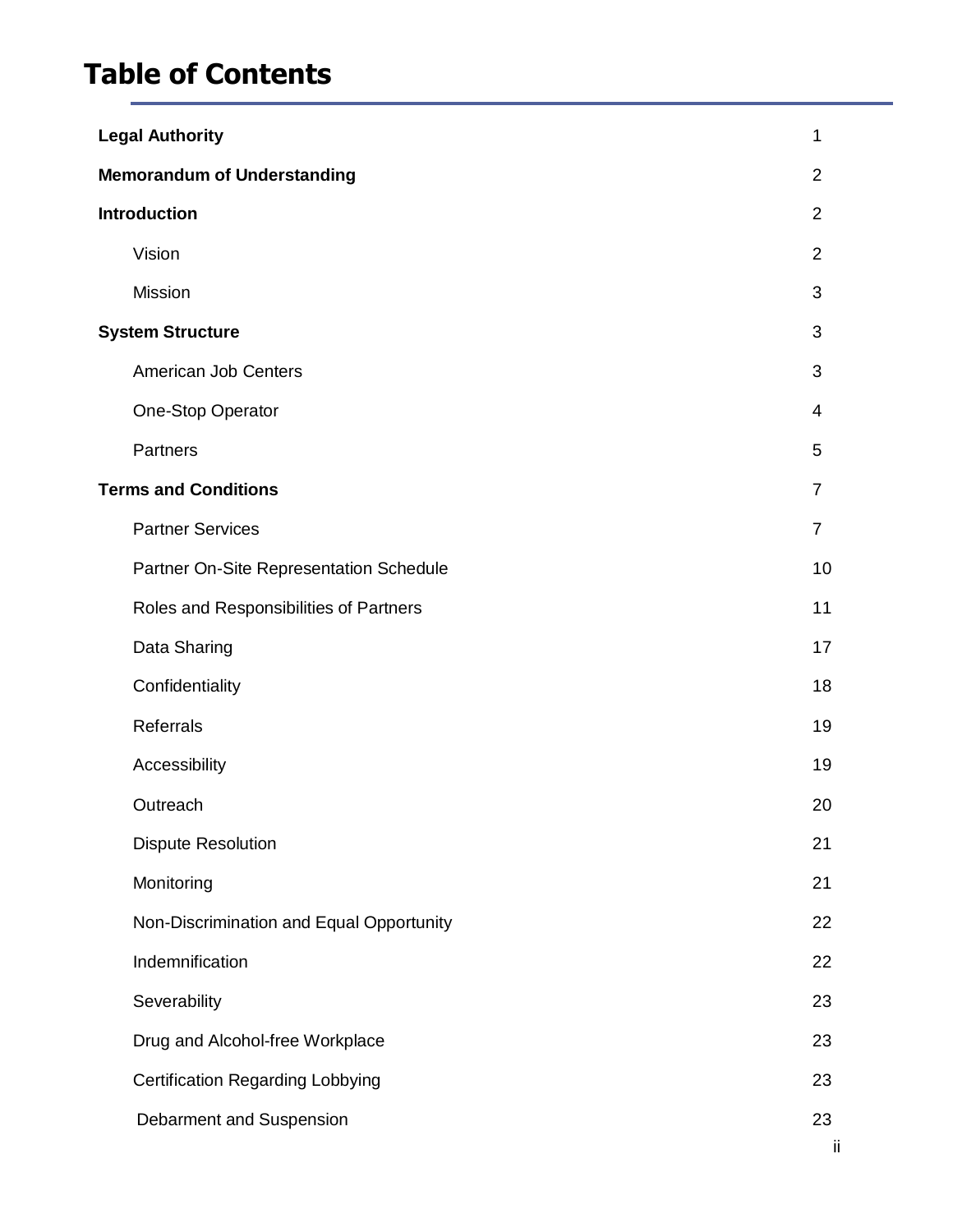| <b>Priority of Service</b>                        | 24 |
|---------------------------------------------------|----|
| <b>Salary Compensation and Bonus Limitations</b>  | 24 |
| Non-Assignment                                    | 24 |
| Governing Law                                     | 24 |
| <b>Modification Process</b>                       | 25 |
| Termination                                       | 26 |
| <b>Effective Period</b>                           | 26 |
| <b>Definitions</b>                                | 27 |
| <b>Additional One-Stop Partners</b>               | 28 |
| <b>Infrastructure Costs</b>                       | 28 |
| <b>Shared Operating Costs and Shared Services</b> | 29 |
| <b>Authority and Signature</b>                    | 31 |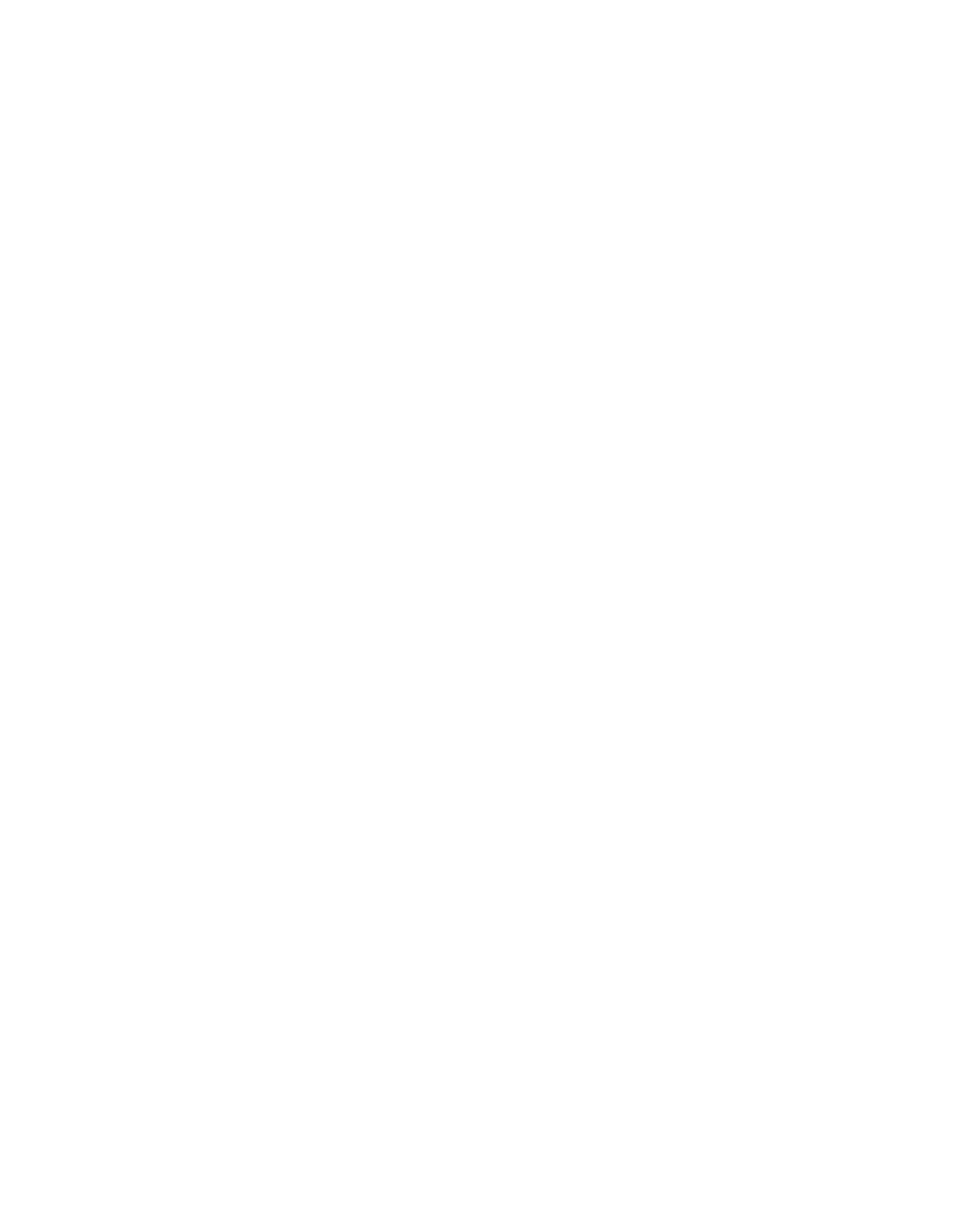### <span id="page-4-0"></span>**Legal Authority**

The Workforce Innovation and Opportunity Act (WIOA) sec. 121(c)(1) requires the Local Board, with the agreement of the Chief Elected Official (CEO), to develop and enter into a Memorandum of Understanding (MOU) between the Local Board and the One-Stop System Partners, consistent with WIOA Sec. 121(c)(2), concerning the operation of the one-stop delivery system in a local area. This requirement is further described in the Workforce Innovation and Opportunity Act; Joint Rule for Unified and Combined State Plans, Performance Accountability, and the One-Stop System Joint Provisions: Final Rule at 20 CFR 678.500, 34 CFR 361.500, and 34 CFR 463.500, and in Federal guidance.

Additionally, the sharing and allocation of infrastructure costs among one-stop partners is governed by WIOA sec. 121(h), its implementing regulations, and the Federal Cost Principles contained in the Uniform Administrative Requirements, Cost Principles, and Audit Requirements for Federal Awards (Uniform Guidance) at 2 CFR part 200. Will be added at a later date.

| State                                                                             | <b>OKLAHOMA</b>                                        |
|-----------------------------------------------------------------------------------|--------------------------------------------------------|
| Local Workforce Development Area                                                  | SOUTH-CENTRAL                                          |
| Local Workforce Development Board                                                 | SOUTH-CENTRAL OKLAHOMA<br><b>WORKFORCE BOARD, INC.</b> |
| One-Stop Operator                                                                 | ResCare, Inc.                                          |
| Chief Elected Official (Caddo County District #2<br>Commissioner)                 | Randy McLemore                                         |
| Oklahoma Works Center - Lawton (Comprehensive)                                    | Lawton, Comanche, Cotton, &<br><b>Tillman Counties</b> |
| Oklahoma Works Center – Duncan (Affiliate)                                        | Duncan, Stephens & Jefferson<br>Counties               |
| Oklahoma Works Center - Chickasha (Affiliate)                                     | Chickasha, Grady, Caddo &<br><b>McClain Counties</b>   |
| Local Workforce Development Board Website                                         | www.scowb.info                                         |
| Oklahoma Workforce Development Board guidance<br>regarding infrastructure funding | Policy forthcoming                                     |

<span id="page-4-1"></span>This MOU is executed between the South-Central Oklahoma Workforce Board, Inc. (Local Workforce Development Board), the Oklahoma Works System Partners (Partners), and the Chief Local Elected Official (CLEO), Randy McLemore, Caddo County District 2 Commissioner. They are collectively referred to as the "Parties" to this MOU.

This MOU is developed to confirm the understanding of the Parties regarding the operation and management of the three (3) Oklahoma Works Centers in the South-Central Oklahoma Workforce Development Area. The South-Central Oklahoma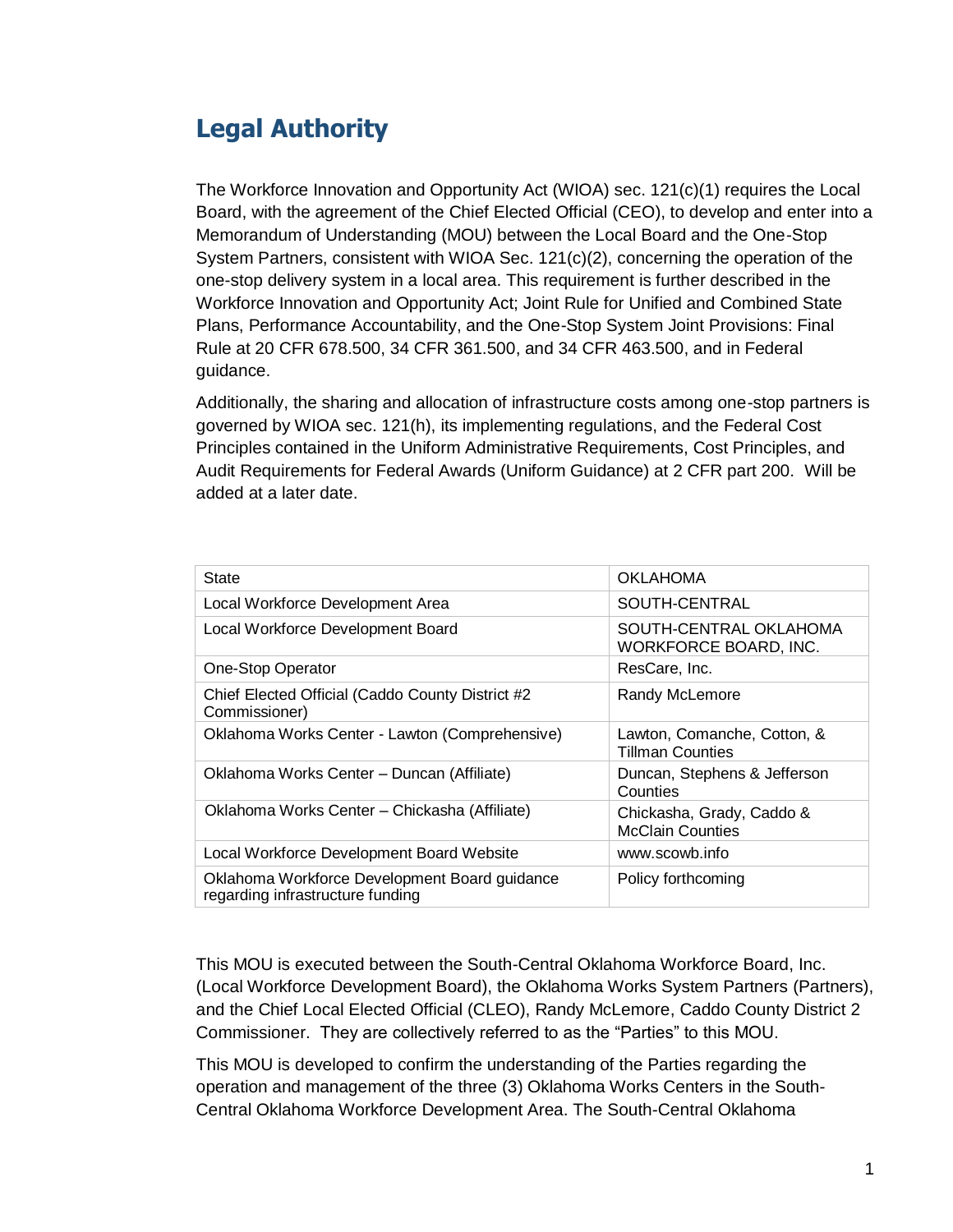Workforce Board, Inc. (SCOWB), provides local oversight of workforce programming of the SCOWB Area.

The South-Central Oklahoma Workforce Board, Inc., with the agreement of the CLEO, will (competitively) select a one-stop operator for the SCOWB Area, as further outlined in the [One-Stop Operator s](#page-7-1)ection.

The Budget and Infrastructure Funding Agreement (IFA), when completed, will establish a financial plan, including terms and conditions, to fund the services and operating costs of the South-Central Oklahoma Works Centers. The Parties to this MOU agree that joint funding is an essential foundation for an integrated service delivery system and necessary to maintain the South-Central WB's high-standard Oklahoma Works Centers. Anticipated completion date of budget and IFA is November 2017.

The [Vision,](#page-5-1) Mission, [System Structure,](#page-7-0) [Terms and Conditions, O](#page-8-0)ne-Stop Operating Budget, and Infrastructure Funding Agreement outlined herein reflect the commitment of the Parties to their job seeker and business customers, as well as to the overall South-Central Workforce Board.

### **Memorandum of Understanding**

<span id="page-5-0"></span>Changing labor markets and advances in technology have revolutionized how businesses find talent and jobseekers look for work. Social media, online talent platforms, and professional networking sites are evolving rapidly, perpetuating shifts in labor market dynamics. This makes it imperative for the workforce system to continuously adapt and reframe strategies and policies designed to support employers and develop job seekers.

The goal is to create integrated locations and a unified structure and process of proactive, transparent, and effective job seeker and business services, orchestrated by a seamless collaboration of talent development and support agencies.

The purpose of this Memorandum of Understanding (MOU) is to define the parameters within which education, workforce, economic development, and other Partner programs and entities operating in the South-Central Workforce Board create a seamless, customer-focused Oklahoma Works Centers that aligns service delivery across the board and enhances access to program services. By realizing one-stop opportunities together, partners are able to build community-benefiting bridges, rather than silos of programmatic isolation. These partnerships will reduce administrative burden and costs and increase customer access and performance outcomes.

### **Vision**

<span id="page-5-1"></span>The South-Central Oklahoma Workforce Board envisions a high-performance workforce in which partnerships proactively identify workforce needs and facilitate solutions.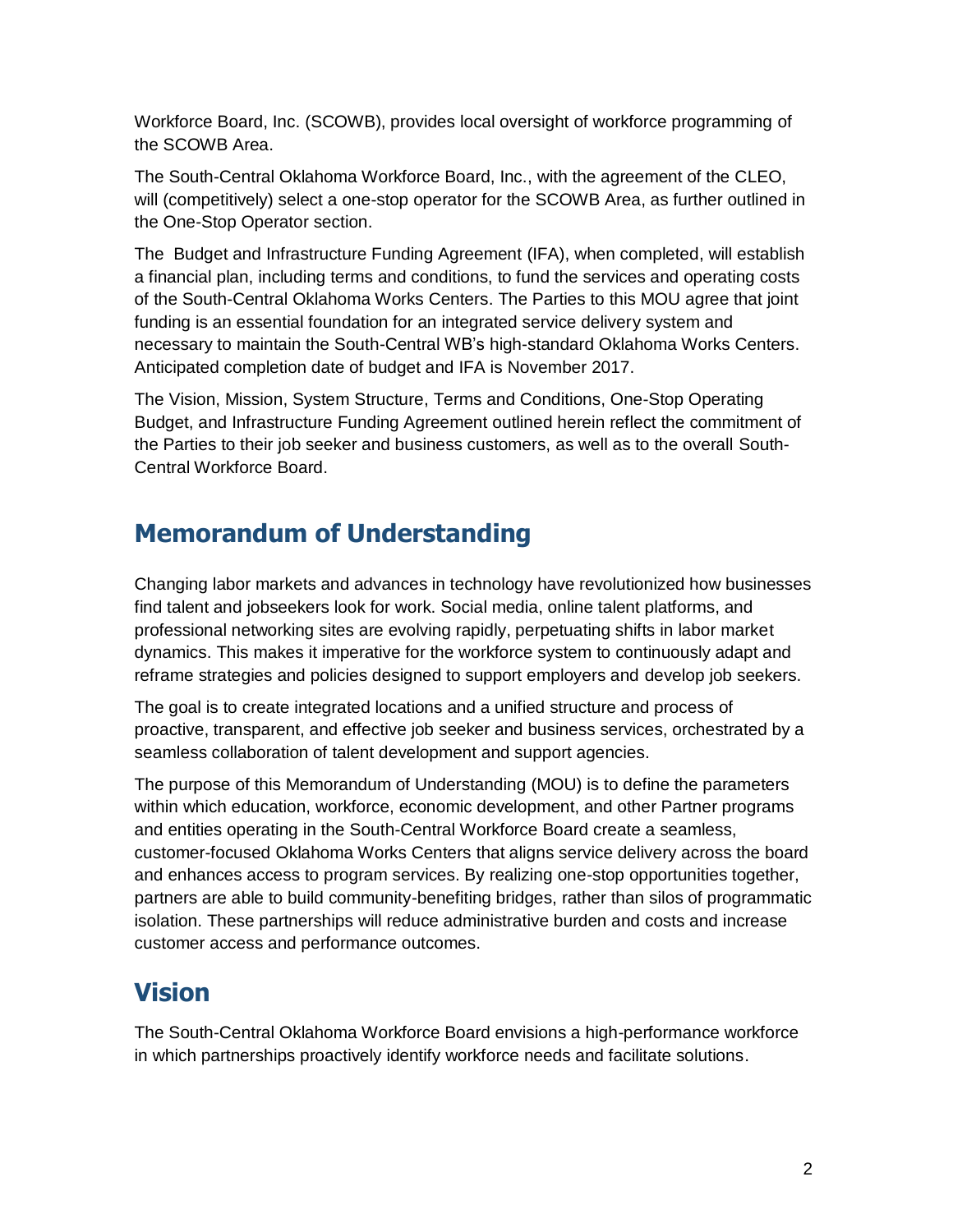### **Mission**

To enhance the area's prosperity by helping people and businesses with their workforce needs.

#### **System Structure**

### **American Job Centers**

South-Central has three (3) [Oklahoma Works Centers,](http://www.careeronestop.org/site/american-job-center.aspx) throughout its 8-county region, also known as one-stop centers, that are designed to provide a full range of assistance to job seekers and businesses under one roof. Established under the [Workforce Investment](http://www.doleta.gov/programs/factsht/wialaw.cfm)  [Act o](http://www.doleta.gov/programs/factsht/wialaw.cfm)f 1998 and continued by the [Workforce Innovation and Opportunity Act,](https://www.doleta.gov/wioa/) the centers offer a comprehensive array of services designed to match talent with opportunities.



#### • **Lawton Oklahoma Works Center(Comprehensive)**

| Oklahoma Works-Lawton Workforce Center | 1711 SW 11 <sup>th</sup> St., Lawton, OK 73501 |
|----------------------------------------|------------------------------------------------|
| Phone: 580-357-3500                    | Monday-Friday 8:00-5:00                        |

#### • **Duncan Oklahoma Works Center (Affiliate)**

| Oklahoma Works-Duncan Workforce Office | 1927 W. Elk Ave., Duncan, OK 73533 |
|----------------------------------------|------------------------------------|
| Phone: 580-255-8950                    | Monday-Friday 8:00-5:00            |

#### • **Chickasha Oklahoma Works Center (Affiliate)**

| Oklahoma Works-Chickasha Workforce Office | 301 S. 2 St., Chickasha, OK 73018 |
|-------------------------------------------|-----------------------------------|
| Phone: 405-224-3310                       | Monday-Friday 8:00-5:00           |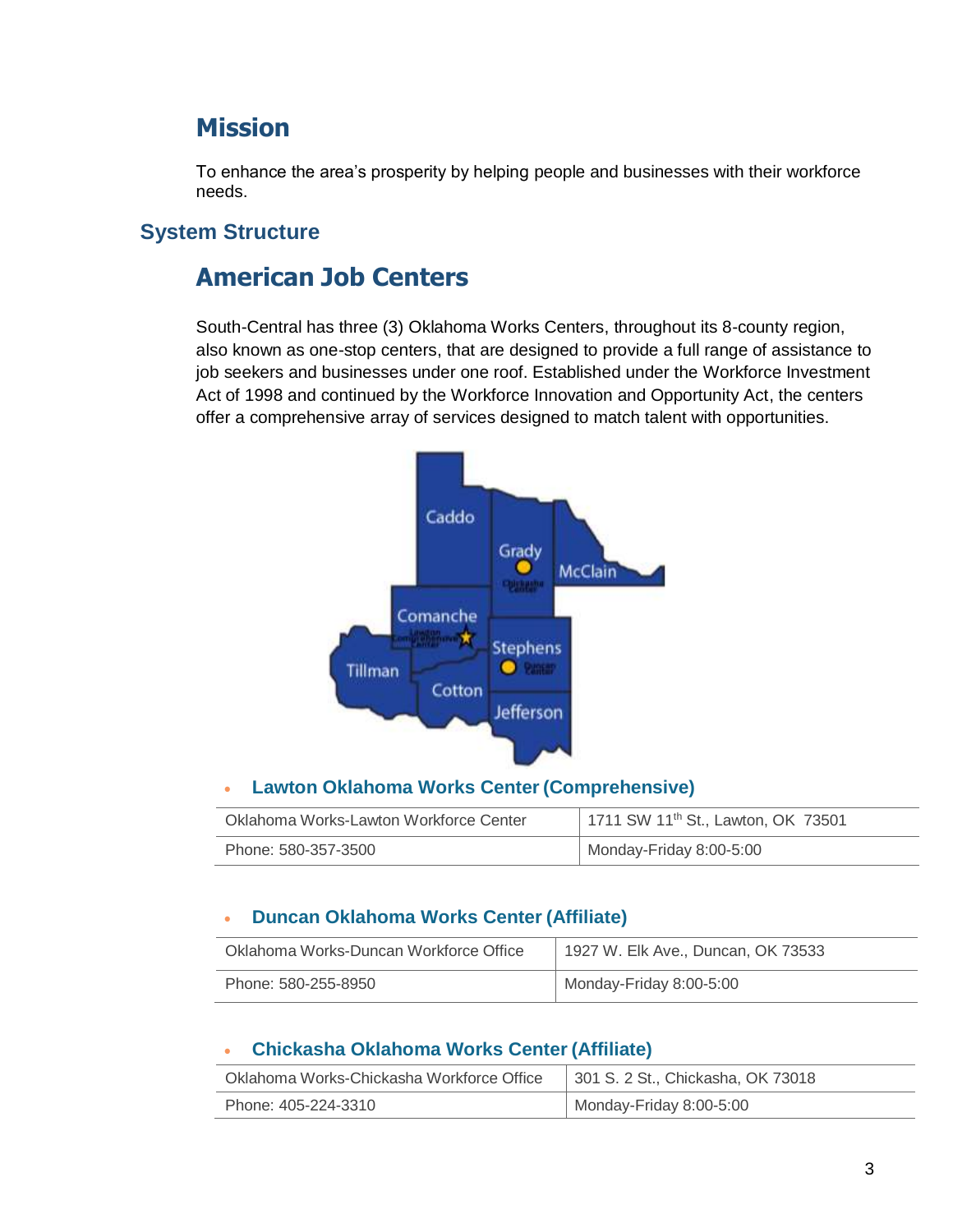### <span id="page-7-0"></span>**One Stop Operator**

The South-Central Oklahoma Workforce Board, Inc. selected ResCare, Inc. as our one-stop operator, through a competitive process in accordance with the Uniform Guidance<sup>[1](#page-7-1)</sup>, WIOA and its implementing regulations, and SCOWB Local Policy. All documentation for the competitive one-stop operator procurement and selection process can be requested via the South-Central Oklahoma Workforce Board, Inc. website at www.scowb.info. Functional details are outlined in the [Roles and Responsibilities of Partners s](#page-14-0)ection, under [One-Stop Operator.](#page-17-0)

<span id="page-7-1"></span><sup>1</sup>Federal Cost Principles contained in the Uniform Administrative Requirements, Cost Principles, and Audit Requirements for Federal Awards at 2 CFR part 200 (Uniform Guidance), including the Office of Management and Budget's (OMB) approved exceptions for the U.S. Department of Labor at 2 CFR part 2900.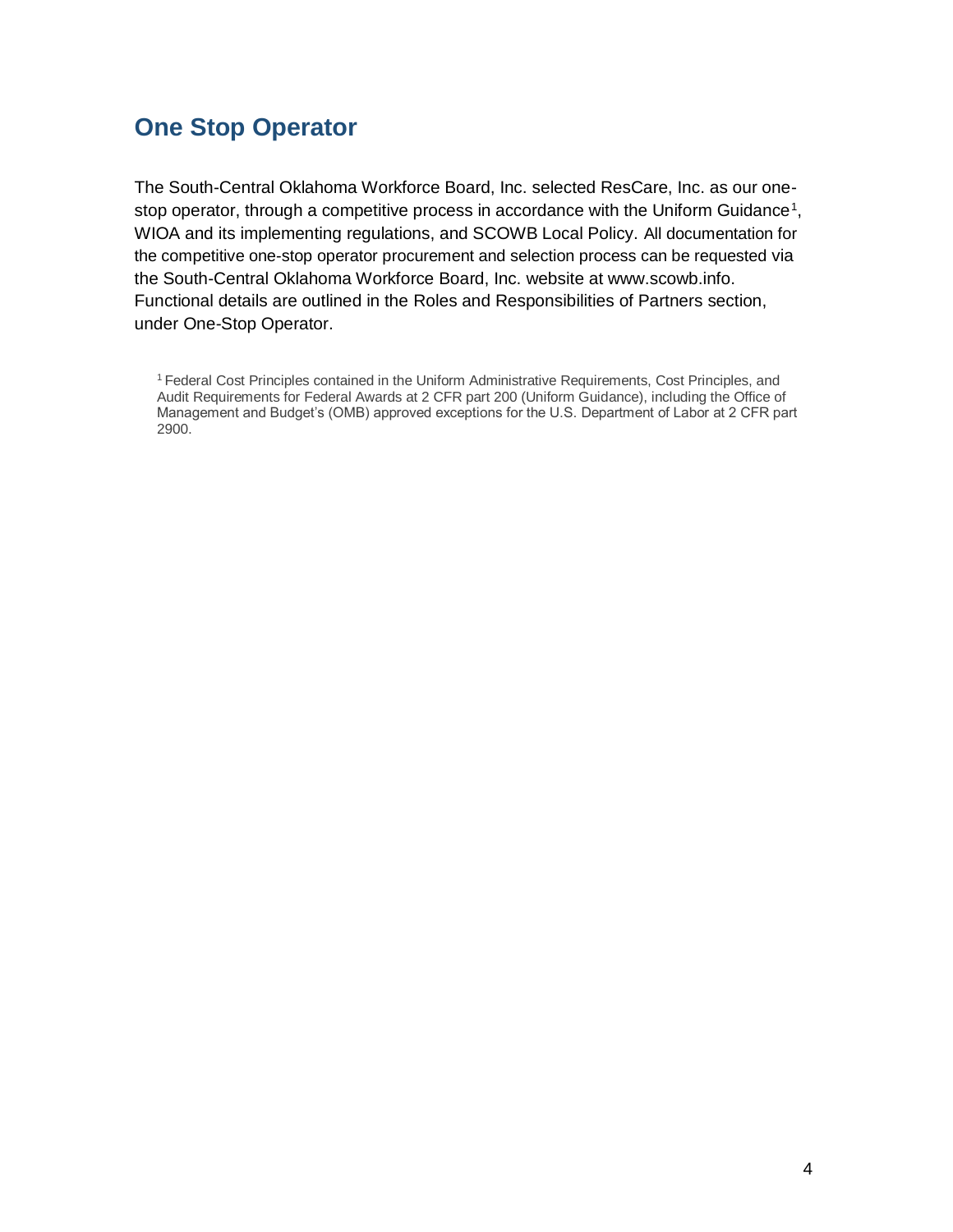<span id="page-8-1"></span><span id="page-8-0"></span>

| <b>Partner Organization</b>                                             | <b>Partner Programs</b>                                                                                                                                                                          | <b>Authorization/Category</b>                                                                                                                                                                                                                                                                                               | <b>Signatory Official</b>                             | <b>Contact Information</b>                                                        |  |  |
|-------------------------------------------------------------------------|--------------------------------------------------------------------------------------------------------------------------------------------------------------------------------------------------|-----------------------------------------------------------------------------------------------------------------------------------------------------------------------------------------------------------------------------------------------------------------------------------------------------------------------------|-------------------------------------------------------|-----------------------------------------------------------------------------------|--|--|
| Located at or have access to at the Oklahoma Works Centers              |                                                                                                                                                                                                  |                                                                                                                                                                                                                                                                                                                             |                                                       |                                                                                   |  |  |
| <b>Adult Education - Red River</b><br><b>Technology Center</b>          | <b>Adult Education</b>                                                                                                                                                                           | WIOA title II Adult Education and Family Literacy<br>Act (AEFLA) program                                                                                                                                                                                                                                                    | Lisa Williams,<br>Director                            | 3300 W Bois D Arc,<br>Duncan, OK 73533<br>lgwilliams@rrtc.edu                     |  |  |
| <b>Adult Education Great Plains</b><br><b>Technology Center</b>         | <b>Adult Education</b>                                                                                                                                                                           | WIOA title II Adult Education and Family Literacy<br>Act (AEFLA) program                                                                                                                                                                                                                                                    | Mike Newell, Director                                 | 4500 W Lee,<br>Lawton, OK 73505<br>mnewell@greatplains.edu                        |  |  |
| Adult Education - Chickasha<br><b>Public Schools</b>                    | <b>Adult Education</b>                                                                                                                                                                           | WIOA title II Adult Education and Family Literacy<br>Act (AEFLA) program                                                                                                                                                                                                                                                    | Lisa Johnson,<br><b>Director</b>                      | 900 W. Choctaw<br>Chickasha, OK 73018<br>ljohnson@chickasha.k12.ok.<br><b>us</b>  |  |  |
| Adult Education - Caddo<br>Kiowa Technology Center                      | <b>Adult Education</b>                                                                                                                                                                           | WIOA title II Adult Education and Family Literacy<br>Act (AEFLA) program                                                                                                                                                                                                                                                    | Stacy Repp, Director                                  | 1415 7th Street Fort Cobb,<br>OK 73038<br>srepp@caddokiowa.com                    |  |  |
| Oklahoma Employment<br><b>Security Commission</b>                       | Wagner-Peyser Employment<br>Services (ES), Veterans,<br>Unemployment Insurance<br>(UI), Trade Adjustment<br>Assistance (TAA), Work<br>Opportunity Tax Credit,<br><b>Federal Bonding Programs</b> | Wagner-Peyser Employment Services (ES)<br>program, authorized under the Wagner-Peyser<br>Act (29 U.S.C. 49 et seq.), as amended by title III<br>of WIOA, TAA activities authorized under chapter<br>2 of title II of the Trade Act of 1974, Jobs for<br>Veterans, (JVSG) authorized under chapter 41 of<br>title 38, U.S.C. | <b>Richard McPherson</b><br><b>Executive Director</b> | PO Box 52003<br>Oklahoma City, OK 73105<br>richard.mcpherson@oesc.<br>state.ok.us |  |  |
| Department of Human<br><b>Services</b>                                  | Temporary Assistance for<br>Needy Families (TANF)                                                                                                                                                | <b>Temporary Assistance for Needy Families</b><br>(TANF), authorized under part A of title IV of the<br>Social Security Act (42 U.S.C. 601 et seq.) <sup>3</sup>                                                                                                                                                            | Jim Struby                                            | PO Box 25352<br>Oklahoma City, OK 74125<br>Jim.struby@okdhs.org                   |  |  |
| Department of Rehabilitation<br>Services                                | Department of<br><b>Rehabilitation Services</b>                                                                                                                                                  | State Vocational Rehabilitation (VR) program,<br>authorized under title I of the Rehabilitation Act<br>of 1973 (29 U.S.C.720 et seq.), as amended by<br>title IV of WIOA                                                                                                                                                    | Noel Tyler                                            | 3535 NW 58th Street<br>Oklahoma City, OK 73112<br>ntyler@okdrs.gov                |  |  |
| <b>Senior Community Service</b><br><b>Employment Program</b><br>(SCSEP) | <b>AARP</b>                                                                                                                                                                                      | American Association of Retired Persons,<br>authorized under title V of the Older Americans<br>Act of 1965                                                                                                                                                                                                                  | Terri Boone, Regional<br>Manager                      | 4501 N. Hwy 7, Suite 20A<br>Hot Springs Village, AR<br>TBoone@aarp.org            |  |  |
| <b>Cameron University</b>                                               | <b>Carl Perkins</b>                                                                                                                                                                              | Career and technical education (CTE) programs<br>at the postsecondary level, authorized under the<br>Carl D. Perkins Career and Technical Education<br>Act of 2006 (20 U.S.C. 2301 et seq.)                                                                                                                                 | John McArthur,<br>President                           | 2800 W Gore<br>Lawton, OK 73505<br>president@cameron.edu                          |  |  |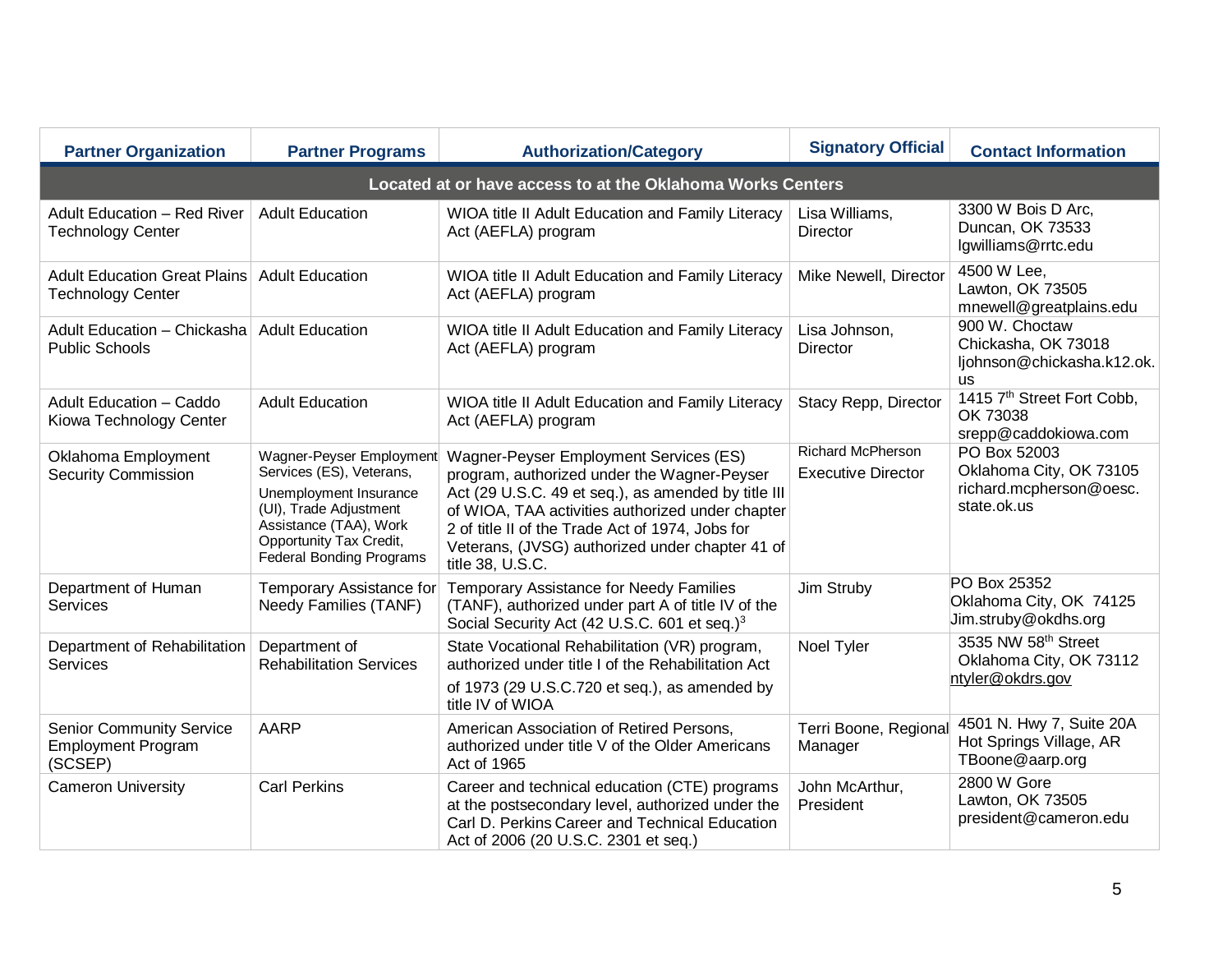| <b>Partner Organization</b>                                             | <b>Partner</b><br><b>Programs</b>                              | <b>Authorization/Category</b>                                                                                                                                                                  |                                             | <b>Contact Information</b><br><b>Signatory Official</b>                               |  |  |
|-------------------------------------------------------------------------|----------------------------------------------------------------|------------------------------------------------------------------------------------------------------------------------------------------------------------------------------------------------|---------------------------------------------|---------------------------------------------------------------------------------------|--|--|
| Located at or have access to at the Oklahoma Works Centers              |                                                                |                                                                                                                                                                                                |                                             |                                                                                       |  |  |
| ResCare, Inc.                                                           | <b>WIOA Adult, Dislocated</b><br>Worker, and Youth<br>Programs | WIOA title I Adult, Dislocated Worker, and<br>Youth Programs                                                                                                                                   | <b>Anne Curtis</b><br>One Stop Operator     | 1711 SW 11 <sup>th</sup> Street<br>Lawton, OK 73501<br>Anne.curtis@rescare.com        |  |  |
| Red River Technology Center                                             | <b>Carl Perkins</b>                                            | Career and technical education (CTE)<br>programs at the postsecondary level,<br>authorized under the Carl D. Perkins Career<br>and Technical Education Act of 2006 (20<br>U.S.C. 2301 et seq.) | Dennis Loafman<br>Superintendent            | 3300 W Bois D Arc,<br>Duncan, OK 73533<br>dloafman@rrtc.edu                           |  |  |
| <b>Great Plains Technology</b><br>Center                                | <b>Carl Perkins</b>                                            | Career and technical education (CTE)<br>programs at the postsecondary level,<br>authorized under the Carl D. Perkins Career<br>and Technical Education Act of 2006 (20<br>U.S.C. 2301 et seq.) | <b>Clarence Fortney</b><br>Superintendent   | 4500 W Lee,<br>Lawton, OK 73505<br>cfortney@greatplains.edu                           |  |  |
| Caddo Kiowa Technology<br>Center                                        | <b>Carl Perkins</b>                                            | Career and technical education (CTE)<br>programs at the postsecondary level,<br>authorized under the Carl D. Perkins Career<br>and Technical Education Act of 2006 (20<br>U.S.C. 2301 et seq.) | Dennis Ruttman<br>Superintendent            | PO Box 190 Fort Cobb, OK<br>73038<br>druttman@caddokiowa.com                          |  |  |
| Kiowa Native American Tribe                                             | <b>Tribal Services</b>                                         | Indian and Native American Programs (INA),<br>WIOA sec. 166, 29 USC 3221                                                                                                                       | Angela Lamebull<br><b>WIOA Director</b>     | 100 Kiowa Way<br>Carnegie, OK 73015<br>ktowia@yahoo.com                               |  |  |
| <b>Senior Community Service</b><br><b>Employment Program</b><br>(SCSEP) | <b>ASCOG</b>                                                   | Title V of the Older Americans Act of 1965                                                                                                                                                     | Ronnie Ward<br><b>Executive Director</b>    | PO Box 1647<br>Duncan, OK 73534<br>ward_ro@ascog.org                                  |  |  |
| 4 Tribes Consortium WIOA                                                | 4 Tribes Consortium                                            | Indian and Native American Programs (INA),<br>WIOA sec. 166, 29 USC 3221                                                                                                                       | Jeff Foster                                 | 115 SW 2 <sup>nd</sup> street<br>Anadarko, OK 73005<br>fourtribes@sbcglobal.net       |  |  |
| <b>Comanche Nation WIOA</b>                                             | <b>Tribal Services</b>                                         | Indian and Native American Programs (INA),<br>WIOA sec. 166, 29 USC 3221                                                                                                                       | Justin Boos                                 | PO Box 908<br>Lawton, OK 73502<br>justinb@comanchenation.com                          |  |  |
| National Farmworker Jobs<br>Program (NJFP)                              | ORO Development<br>Corporation                                 | The NFJP program was created under the<br>1964 Civil Rights Act and is currently<br>authorized under Section 167 of the<br>Workforce Innovation and Opportunity Act                            | Jorge Martinez<br><b>Executive Director</b> | 909 S. Meridian Ave. Suite 350<br>Oklahoma City, OK 73108<br>jmartinez@orodevcorp.org |  |  |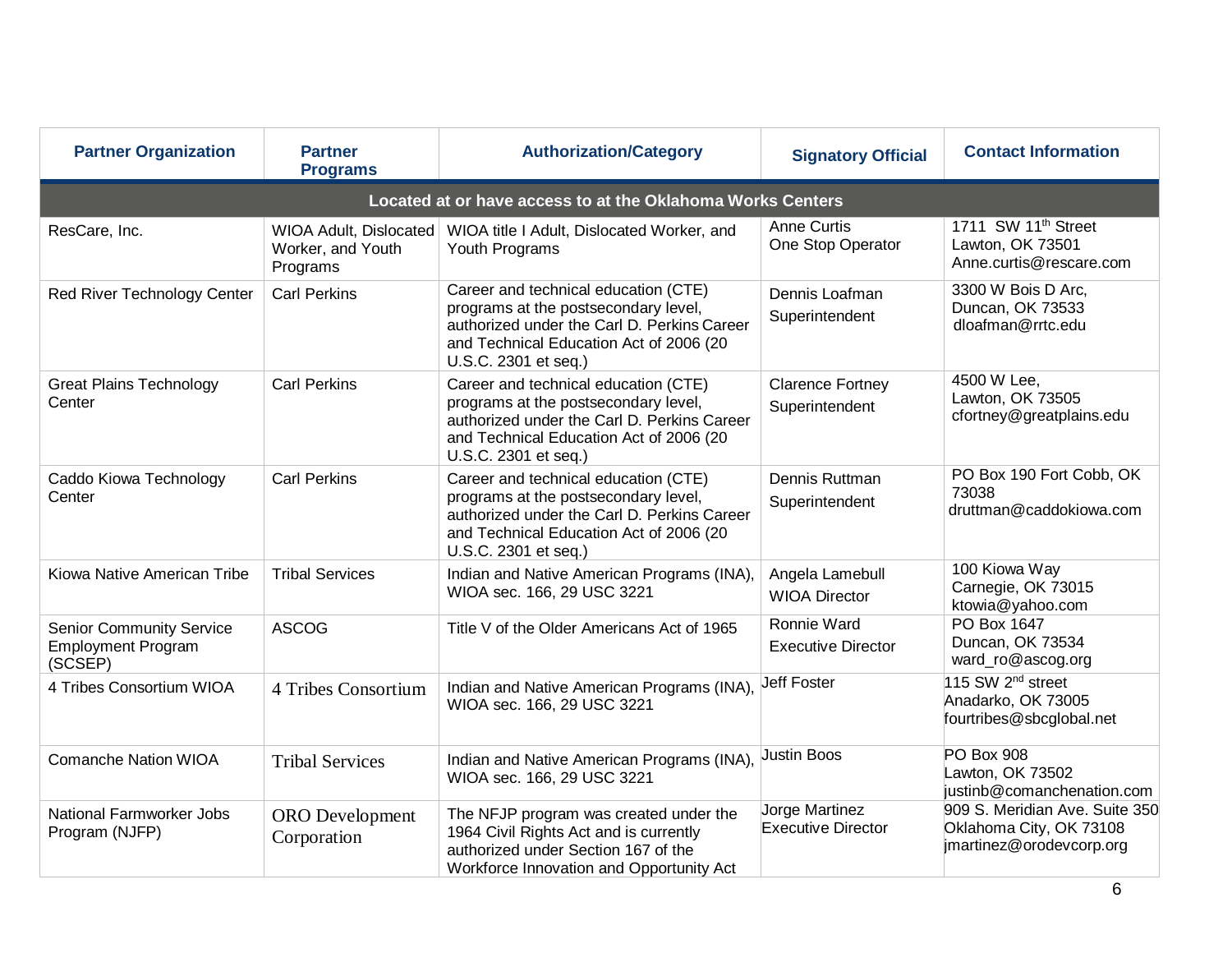# **Terms and Conditions**

### **Partner Services**

**At a minimum**, System partners will make the below services available, as applicable to the program, consistent with and coordinated via the Oklahoma Works Centers system. See Attachment 1; Service and referral maps.

| <b>BUSINESS SERVICES</b>                                                                               |                                                                                                    |                                                                                                                                                             |  |  |
|--------------------------------------------------------------------------------------------------------|----------------------------------------------------------------------------------------------------|-------------------------------------------------------------------------------------------------------------------------------------------------------------|--|--|
| Serve as a single point of contact for<br>businesses, responding to all<br>requests in a timely manner | Provide information and services<br>related to Unemployment Insurance<br>taxes and claims          | Assist with disability and<br>communication accommodations,<br>including job coaches                                                                        |  |  |
| Conduct outreach regarding Local<br>workforce system's services and<br>products                        | Conduct on-site Rapid Response<br>activities regarding closures and<br>downsizings                 | Develop On-the-Job Training (OJT)<br>contracts, incumbent worker<br>contracts, or pay-for-performance<br>contract strategies                                |  |  |
| Provide access to labor market<br>information                                                          | Provide customized recruitment and<br>job applicant screening, assessment<br>and referral services | Provide employer and industry<br>cluster-driven Occupational Skills<br>Training through Individual Training<br>Accounts with eligible training<br>providers |  |  |
| Assist with the interpretation of labor<br>market information                                          | Conduct job fairs                                                                                  | Develop customized training<br>opportunities to meet specific<br>employer and/or industry cluster<br>needs                                                  |  |  |
| Use of one-stop center facilities for<br>recruiting and interviewing job<br>applicants                 | Consult on human resources issues                                                                  | Coordinate with employers to<br>develop and implement layoff<br>aversion strategies                                                                         |  |  |
| Post job vacancies in the state labor<br>exchange system and take and fill<br>job orders               | Provide information regarding<br>disability awareness issues                                       | Provide incumbent worker upgrade<br>training through various modalities                                                                                     |  |  |
| Provide information regarding<br>workforce development initiatives<br>and programs                     | Provide information regarding<br>assistive technology and<br>communication accommodations          | Develop, convene, or implement<br>industry or sector partnerships                                                                                           |  |  |
| Provide information regarding Tax<br>Credits                                                           | Provide Career Pathways                                                                            | Provide Basic Skills Training                                                                                                                               |  |  |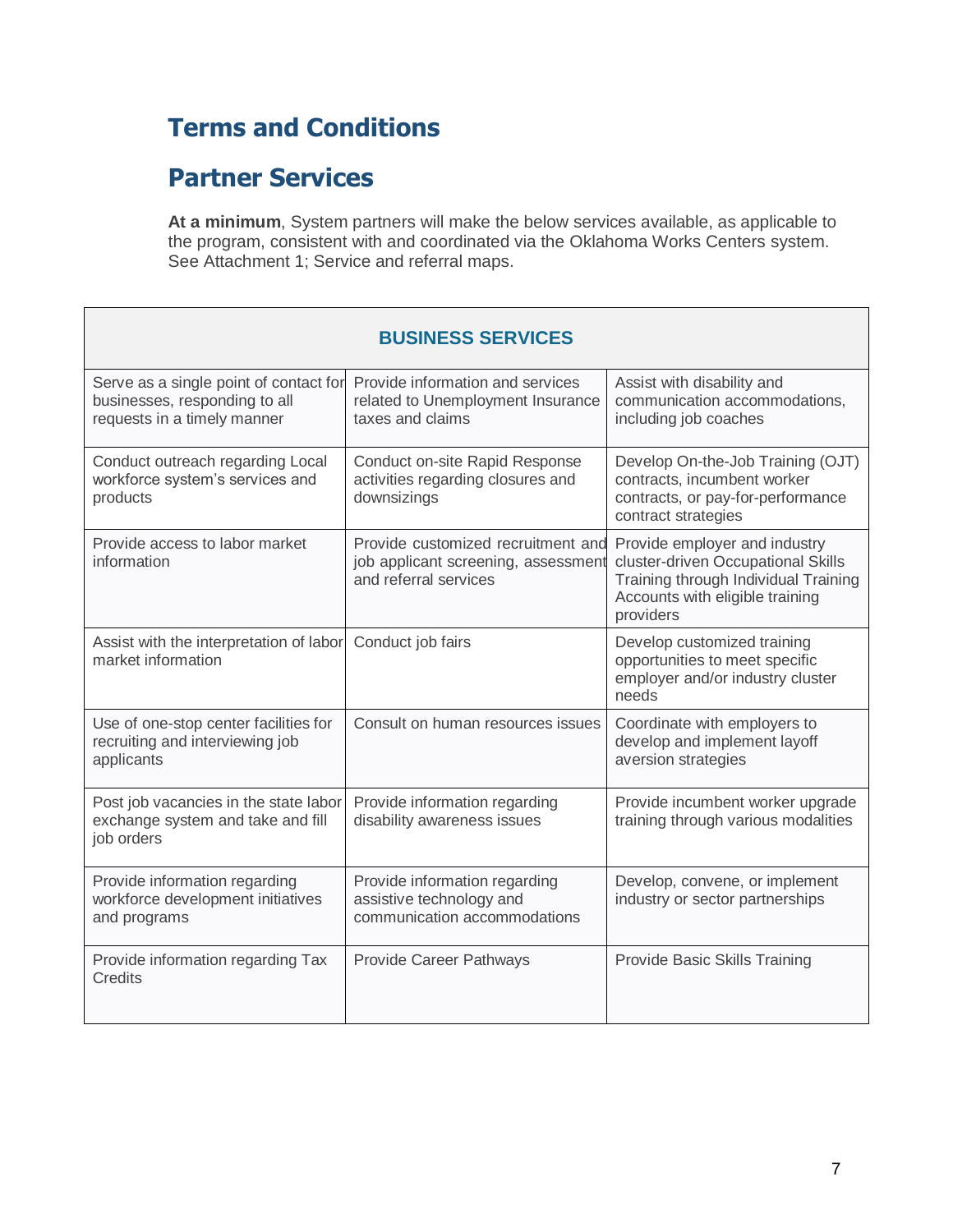| <b>JOB SEEKER SERVICES</b>                                                                                                                                                           |                                                                                                                                                                                                                                                                                                               |                                                                                                                                                                     |  |  |
|--------------------------------------------------------------------------------------------------------------------------------------------------------------------------------------|---------------------------------------------------------------------------------------------------------------------------------------------------------------------------------------------------------------------------------------------------------------------------------------------------------------|---------------------------------------------------------------------------------------------------------------------------------------------------------------------|--|--|
| <b>Basic Career Services</b>                                                                                                                                                         | <b>Individualized Career Services</b>                                                                                                                                                                                                                                                                         | <b>Training</b>                                                                                                                                                     |  |  |
| Outreach, intake and orientation to the<br>information, services, programs, tools<br>and resources available through the<br>Local workforce system                                   | Comprehensive and specialized<br>assessments of skills levels and<br>service needs                                                                                                                                                                                                                            | Occupational skills training through<br>Individual Training Accounts (ITAs)                                                                                         |  |  |
| Initial assessments of skill level(s),<br>aptitudes, abilities and supportive<br>service needs                                                                                       | Development of an individual<br>employability development plan to<br>identify employment goals, appropriate<br>achievement objectives, and<br>appropriate combination of services for<br>the customer to achieve the<br>employment goals                                                                      | Adult education and literacy activities,<br>including English language acquisition<br>(ELA), provided in combination with<br>the training services described above  |  |  |
| In and out of area job search and<br>placement assistance (including<br>provision of information on in-demand<br>industry sectors and occupations and<br>non-traditional employment) | Referral to training services                                                                                                                                                                                                                                                                                 | On-the-Job Training (OJT)                                                                                                                                           |  |  |
| Access to employment opportunity<br>and labor market information                                                                                                                     | Group counseling                                                                                                                                                                                                                                                                                              | Incumbent Worker Training                                                                                                                                           |  |  |
| Performance information and program<br>costs for eligible providers of training,<br>education, and workforce<br>services                                                             | Literacy activities related to work<br>readiness                                                                                                                                                                                                                                                              | Programs that combine workplace<br>training with related instruction which<br>may include cooperative education                                                     |  |  |
| Information on performance of the<br>Local workforce system                                                                                                                          | Individual counseling and career<br>planning                                                                                                                                                                                                                                                                  | Training programs operated by the<br>private sector                                                                                                                 |  |  |
| Information on the availability of<br>supportive services and referral to<br>such, as appropriate                                                                                    | Case management for customers<br>seeking training services; individual in<br>and out of area job search, referral<br>and placement assistance                                                                                                                                                                 | Skill upgrading and retraining                                                                                                                                      |  |  |
| Information and meaningful<br>assistance on Unemployment<br>Insurance claim filing                                                                                                   | Work experience, transitional jobs,<br>registered apprenticeships, and<br>internships                                                                                                                                                                                                                         | <b>Entrepreneurial training</b>                                                                                                                                     |  |  |
| Determination of potential eligibility for<br>workforce Partner services, programs,<br>and referral(s)                                                                               | Workforce preparation services (e.g.,<br>development of learning skills,<br>punctuality, communication skills,<br>interviewing skills, personal<br>maintenance, literacy skills, financial<br>literacy skills, and professional<br>conduct) to prepare individuals for<br>unsubsidized employment or training | Customized training conducted with a<br>commitment by an employer or group<br>of employers to employ an individual<br>upon successful completion of the<br>training |  |  |
| Information and assistance in applying<br>for financial aid for training<br>and education programs not provided<br>under WIOA                                                        | Post-employment follow-up services<br>and support ( $\Box$ This is not an<br>individualized career service, but listed<br>here for completeness.)                                                                                                                                                             | Other training services as determined<br>by the workforce partner's governing<br>rules                                                                              |  |  |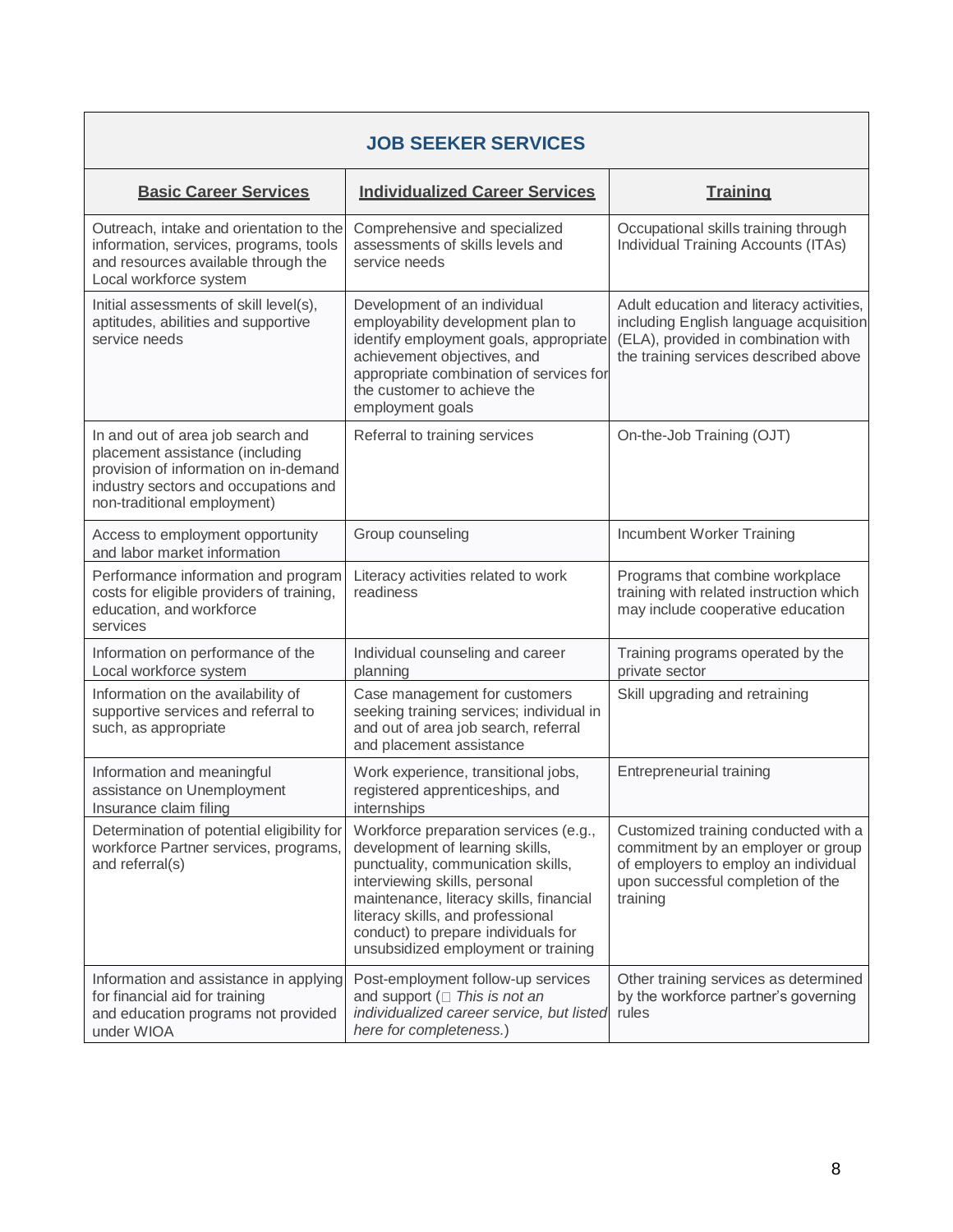<span id="page-12-0"></span>

| <b>YOUTH SERVICES</b>                                                                                                                                                                                                                                                                                                                                                                         |                                                                                                                                                                                                                                                      |  |  |  |
|-----------------------------------------------------------------------------------------------------------------------------------------------------------------------------------------------------------------------------------------------------------------------------------------------------------------------------------------------------------------------------------------------|------------------------------------------------------------------------------------------------------------------------------------------------------------------------------------------------------------------------------------------------------|--|--|--|
| Tutoring, study skills training, instruction, and evidence-<br>based dropout prevention and recovery strategies that lead<br>to completion of the requirements for a secondary school<br>diploma or its recognized equivalent (including a<br>recognized certificate of attendance or similar document for<br>individuals with disabilities) or for a recognized<br>postsecondary credential. | Alternative secondary school services, or dropout recovery<br>services, as appropriate.                                                                                                                                                              |  |  |  |
| Paid and unpaid work experiences that have as a<br>component academic and occupational education, which<br>may include:<br>Summer employment opportunities and other employment<br>opportunities available throughout the school year,<br>pre-apprenticeship programs, internships and job<br>shadowing, and on-the-job training opportunities.                                               | Occupational skill training, which shall include priority<br>consideration for training programs that lead to recognized<br>postsecondary credentials that are aligned with in-demand<br>industry sectors or occupations in the local area involved. |  |  |  |
| Education offered concurrently with and in the same<br>context as workforce preparation activities and training for<br>a specific occupation or occupational cluster.                                                                                                                                                                                                                         | Leadership development opportunities, which may include<br>community service and peer-centered activities<br>encouraging responsibility and other positive social and<br>civic behaviors, as appropriate.                                            |  |  |  |
| Supportive services.                                                                                                                                                                                                                                                                                                                                                                          | Adult mentoring for the period of participation and a<br>subsequent period, for a total of not less than 12 months.                                                                                                                                  |  |  |  |
| Follow-up services for not less than 12 months after the<br>completion of participation, as appropriate.                                                                                                                                                                                                                                                                                      | Comprehensive guidance and counseling, which may<br>include drug and alcohol abuse counseling and referral, as<br>appropriate.                                                                                                                       |  |  |  |
| Financial literacy education.                                                                                                                                                                                                                                                                                                                                                                 | Entrepreneurial skills training.                                                                                                                                                                                                                     |  |  |  |
| Services that provide labor market and employment<br>information about in-demand industry sectors or<br>occupations available in the local area, such as career<br>awareness, career counseling, and career exploration<br>services.                                                                                                                                                          | Activities that help youth prepare for and transition to<br>postsecondary education and training.                                                                                                                                                    |  |  |  |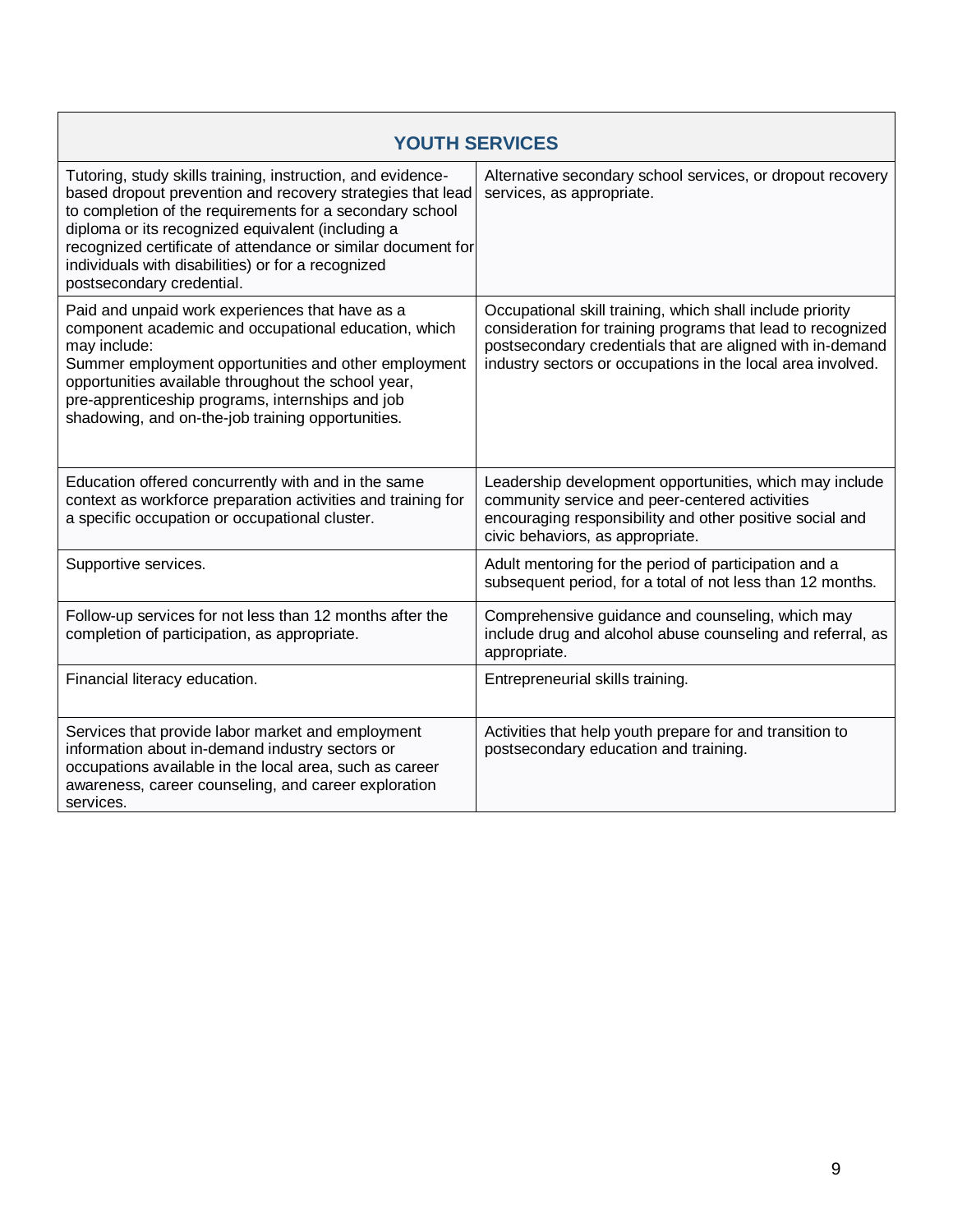| Lawton Oklahoma Works Center (Comprehensive)   |                                                                                                                                                                                                                                                                         |                                     |                           |                           |
|------------------------------------------------|-------------------------------------------------------------------------------------------------------------------------------------------------------------------------------------------------------------------------------------------------------------------------|-------------------------------------|---------------------------|---------------------------|
| <b>Partner Program</b>                         | # of Staff                                                                                                                                                                                                                                                              | <b>Weekly Staff</b><br><b>Hours</b> | # of<br>FTEs <sup>5</sup> | % of Total<br><b>FTEs</b> |
| Oklahoma Department of Human Services          |                                                                                                                                                                                                                                                                         |                                     |                           |                           |
| Department of Rehabilitation Services          |                                                                                                                                                                                                                                                                         | 40                                  | 1                         | 10%                       |
| <b>Oklahoma Employment Security Commission</b> | 7                                                                                                                                                                                                                                                                       | 280                                 | 7                         | 70%                       |
| ResCare, Inc.                                  | $\overline{2}$                                                                                                                                                                                                                                                          | 80                                  | 2                         | 20%                       |
| <b>Adult Education, AARP, Carl Perkins</b>     | These partners are linked virtually through online service<br>access to a program staff member via Oklahoma Works Center<br>resource rooms and through cross-trained front desk staff and<br>other,<br>physically co-located, partner staff who can provide information |                                     |                           |                           |
|                                                |                                                                                                                                                                                                                                                                         |                                     |                           | and referrals.            |
| TOTALS                                         | 10                                                                                                                                                                                                                                                                      | 400                                 | 10                        | 100%                      |

| Duncan Oklahoma Works Center (Affiliate)       |                                                                                                                                                                                                                                                                                          |                              |           |   |                           |  |  |
|------------------------------------------------|------------------------------------------------------------------------------------------------------------------------------------------------------------------------------------------------------------------------------------------------------------------------------------------|------------------------------|-----------|---|---------------------------|--|--|
| <b>Partner Program</b>                         | # of Staff                                                                                                                                                                                                                                                                               | Weekly<br><b>Staff Hours</b> | # of FTEs |   | % of Total<br><b>FTEs</b> |  |  |
| <b>Oklahoma Employment Security Commission</b> | 3                                                                                                                                                                                                                                                                                        | 120                          | 3         |   | 75%                       |  |  |
| ResCare, Inc.                                  |                                                                                                                                                                                                                                                                                          | 40                           |           |   | 25%                       |  |  |
| <b>Adult Education, AARP, Carl Perkins</b>     | These partners are linked virtually through online service<br>access to a program staff member via Oklahoma Works Center<br>resource rooms and through cross-trained front desk staff and<br>other.<br>physically co-located, partner staff who can provide information<br>and referrals |                              |           |   |                           |  |  |
| <b>TOTALS</b>                                  | 4                                                                                                                                                                                                                                                                                        |                              | 160       | 4 | 100%                      |  |  |

#### <span id="page-13-0"></span> $5$ An FTE (full-time equivalent) is the hours worked by one employee on a full-time basis. The concept is used to convert the hours worked by several part-time employees into the hours worked by full-time employees. On an annual basis, an FTE is considered to be 2,080 hours, which is calculated as 8 hours per day or 40 hours per work week.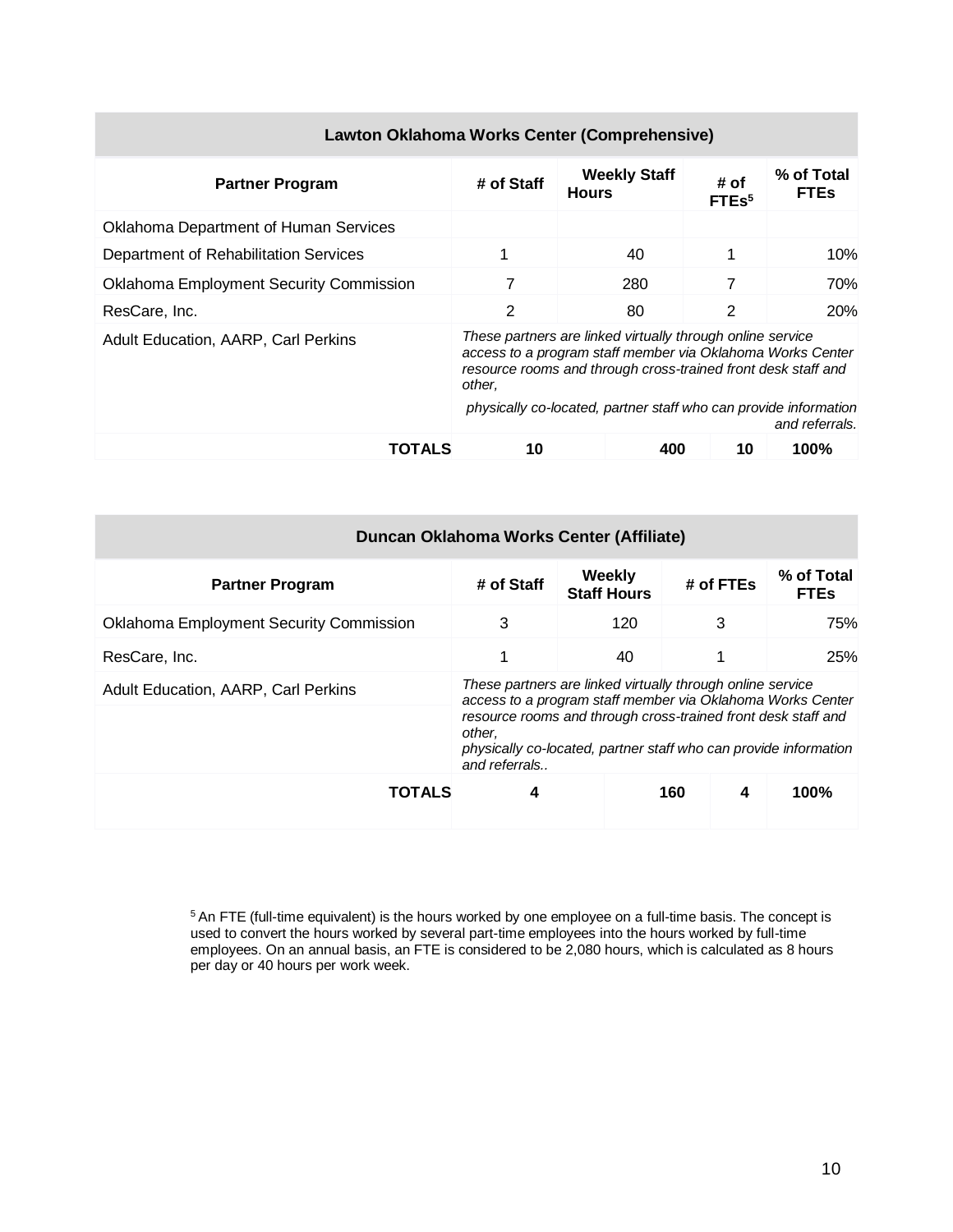| Chickasha Oklahoma Works Center (Affiliate)    |                                                                                                                                                                                                                                                                                        |                              |           |                           |  |  |
|------------------------------------------------|----------------------------------------------------------------------------------------------------------------------------------------------------------------------------------------------------------------------------------------------------------------------------------------|------------------------------|-----------|---------------------------|--|--|
| <b>Partner Program</b>                         | # of Staff                                                                                                                                                                                                                                                                             | Weekly<br><b>Staff Hours</b> | # of FTEs | % of Total<br><b>FTEs</b> |  |  |
| <b>Oklahoma Employment Security Commission</b> | 4                                                                                                                                                                                                                                                                                      | 160                          | 4         | 67%                       |  |  |
| ResCare, Inc.                                  | 2                                                                                                                                                                                                                                                                                      | 80                           | 2         | 33%                       |  |  |
| Adult Education, AARP, Carl Perkins            | These partners are linked virtually through online service access<br>to a program staff member via Oklahoma Works Center resource<br>rooms and through cross-trained front desk staff and other,<br>physically co-located, partner staff who can provide information<br>and referrals. |                              |           |                           |  |  |
| TOTALS                                         | 6                                                                                                                                                                                                                                                                                      | 240                          | 6         | 100%                      |  |  |

# **Roles and Responsibilities of Partners**

<span id="page-14-0"></span>The Parties to this agreement will work closely together to ensure that all Oklahoma Works Centers are high-performing work places with staff who will ensure quality of service.

#### **All Parties**

All Parties to this agreement shall comply with:

- Section 188 of the WIOA Nondiscrimination and Equal Opportunity Regulations (29 CFR Part 38; Final Rule, published December 2, 2016),
- Title VI of the Civil Rights Act of 1964 (Public Law 88-352),
- Section 504 of the Rehabilitation Act of 1973, as amended,
- The Americans with Disabilities Act of 1990 (Public Law 101-336),
- The Jobs for Veterans Act (Public Law 107-288) pertaining to priority of service in programs funded by the U.S. Department of Labor,
- Training and Employment Guidance Letter (TEGL) 37-14, Update on Complying with Nondiscrimination Requirements: Discrimination Based on Gender Identity, Gender Expression and Sex Stereotyping are Prohibited Forms of Sex Discrimination in the Workforce Development System and other guidance related to implementing WIOA sec. 188,
- The Family Educational Rights and Privacy Act (FERPA) (20 U.S.C. § 1232g; 34 CFR part99),
- Confidentiality requirements governing the protection and use of personal information held by theVR agency (34 CFR 361.38),
- The confidentiality requirements governing the use of confidential information held by the State UI agency (20 CFR part 603),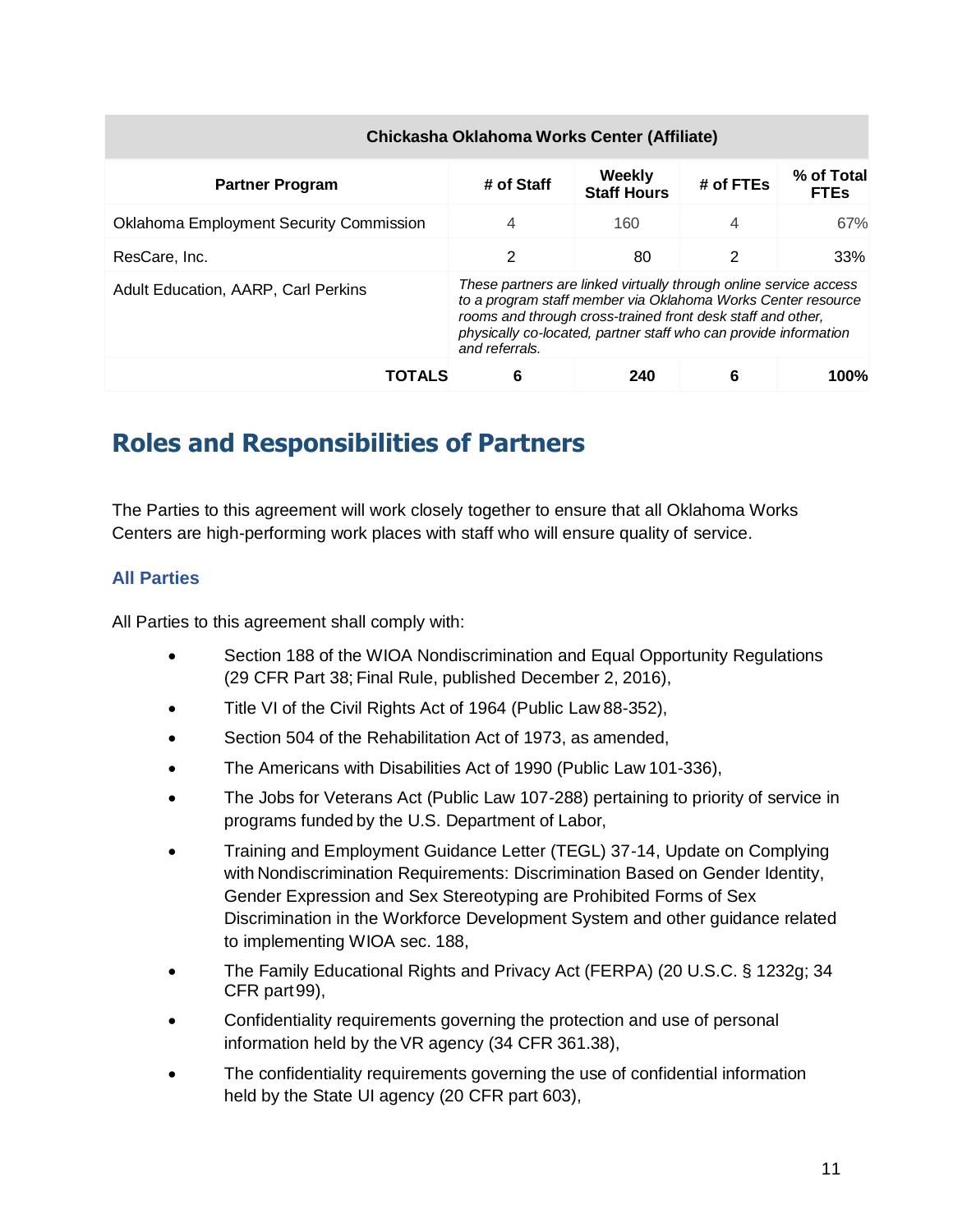- all amendments to each, and
- all requirements imposed by the regulations issued pursuant to these acts.
- The above provisions require, in part, that no persons in the United States shall, on the grounds of race, color, national origin, sex, sexual orientation, gender identity and/or expression, age, disability, political beliefs or
- religion be excluded from participation in, or denied, any aid, care, services or other benefits provided by federal and/or state funding, or otherwise be subjected to discrimination.

Additionally, all Parties shall:

- Collaborate and reasonably assist each other in the development of necessary service delivery protocols for the services outlined in the [Partner Services](#page-8-0) section above,
- Agree that the provisions contained herein are made subject to all applicable federal and state laws, implementing regulations, and guidelines imposed on either or all Parties relating to privacy rights of customers, maintenance of records, and other confidential information relating to customers, and
- Agree that all equipment and furniture purchased by any party for purposes described herein shall remain the property of the purchaser after the termination of this agreement.

#### **Chief Local Elected Official**

The CLEO for the SCOWB is Randy McLemore, Caddo County District 2 Commissioner. The CLEO will, at a minimum:

- In Partnership with the South-Central Oklahoma Workforce Board, Inc. and other applicable System Partners within the Local Workforce Development Area, develop and submit a Local regional plan that includes a description of the activities that shall be undertaken by the SCOWB and the WD System Partners.
- Approve the South-Central Oklahoma Workforce Board, Inc. budget and workforce center cost allocation plan,
- Approve the selection of the one-stop operator following the competitive procurement process, and
- Coordinate with the South-Central Oklahoma Workforce Board, Inc. to oversee the operations of the South-Central Oklahoma Works Centers.

#### **South-Central Oklahoma Workforce Board Inc.**

The South-Central Oklahoma Workforce Board, Inc., (SCOWB) ensures the workforce-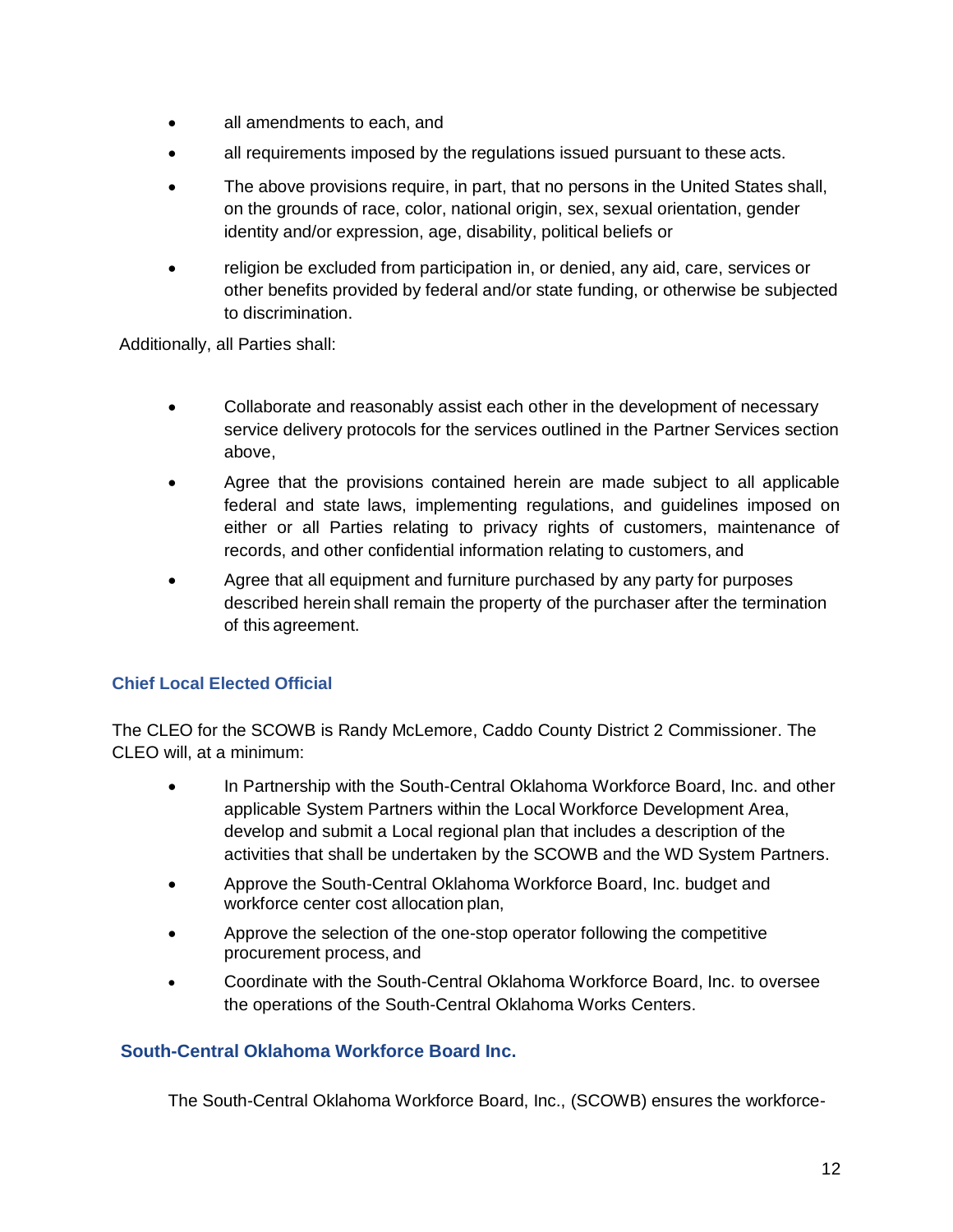related needs of employers, workers, and job seekers in the South-Central Oklahoma Workforce Development Area are met, to the maximum extent possible with available resources. The SCOWB will, at a minimum:

- In Partnership with the CLEO and other applicable Partners within the area, develop and submit a Local plan that includes a description of the activities that shall be undertaken by the SCOWB and its System Partners, and that aligns its strategic vision, goals, objectives, and workforce-related policies to the regional plan and economy,
- In Partnership with the CLEO and other applicable Partners within the planning region, develop and submit a local plan that includes a description of the activities that shall be undertaken by SCOWB and their System Partners, and that incorporates plans for each of the areas in the region,
- In collaboration and Partnership with the CLEO and other applicable System Partners within the region, develop the strategic regional vision, goals, objectives, and workforce-related policies,
- In cooperation with the CLEO and the SCOWB, design and approve the Oklahoma Works Centers structure. This includes, but is not limited to:
- Adequate, sufficient, and accessible one-stop center locations and facilities,
- Sufficient numbers and types of providers of career and training services (including eligible providers with expertise in assisting individuals with disabilities and eligible providers with expertise in assisting adults in need of adult education and literacy activities),
- A holistic system of supporting services, and
- Competitively procured one-stop operators.
- In collaboration with the CLEO, designate through a competitive process, oversee, monitor, implement corrective action, and, if applicable, terminate the one-stop operator,
- Determine the role and day-to-day duties of the one-stop operator,
- Approve annual budget allocations for operation of the Oklahoma Works Centers,
- Help the one-stop operator recruit operational Partners and negotiate MOUs with new Partners,
- Leverage additional funding for the Oklahoma Works Centers to operate and expand one-stop customer activities and resources, and
- Review and evaluate performance of the Oklahoma Works Centers and one-stop operator.

#### **South-Central Oklahoma Workforce Board Staff**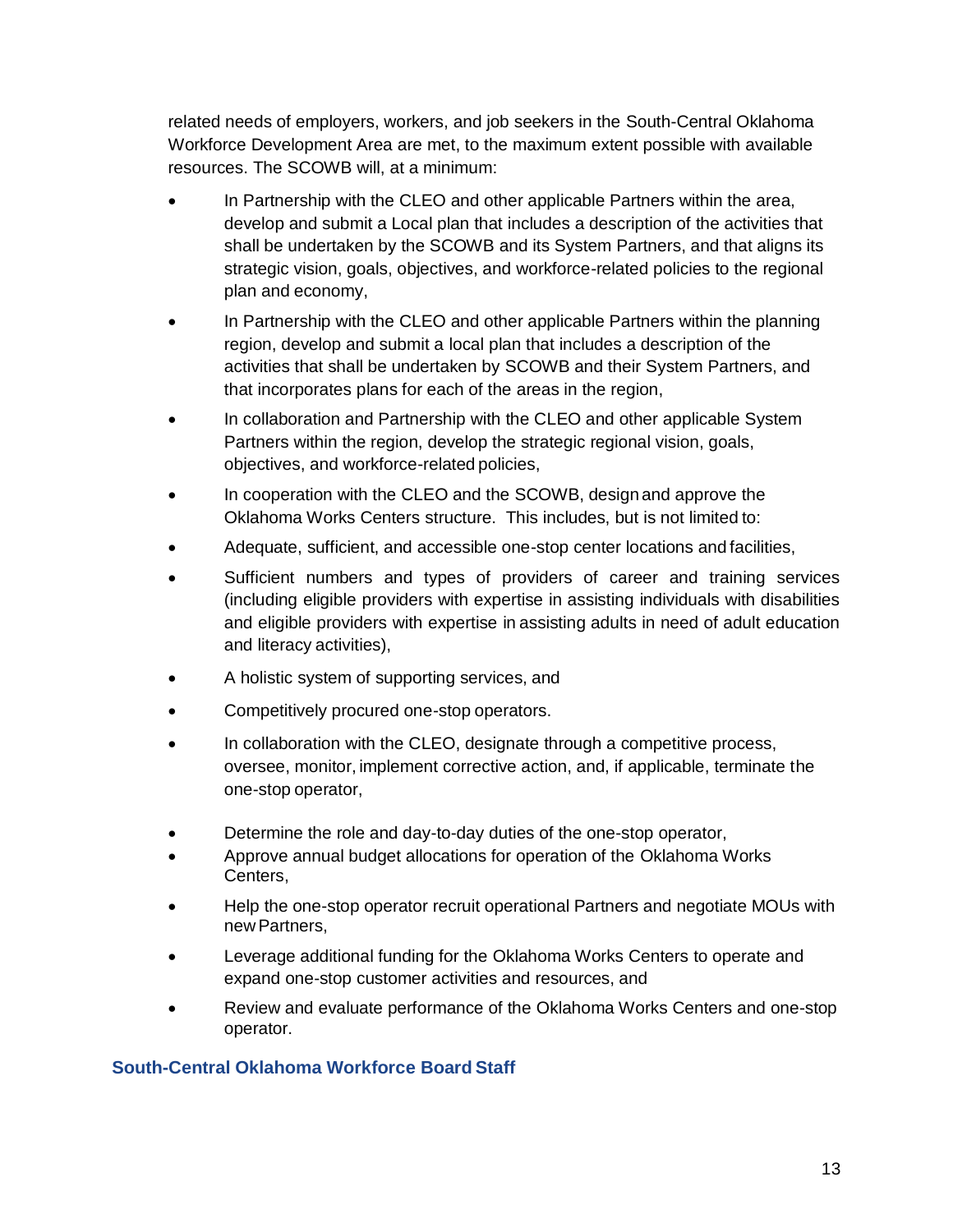Specific responsibilities include, at a minimum:

- Assist the CLEO and the SCOWB with the development and submission of a local plan,
- Support SCOWB with the implementation and execution of the regional vision, goals, objectives, and workforce-related policies, including all duties outlined above,
- Provide operational and grant-specific guidance to the one-stop operator,
- Investigate and resolve elevated customer complaints and grievance issues,
- Prepare regular reports and recommendations to the SCOWB, and
- Oversee negotiations and maintenance of MOUs with one-stop System Partners.

#### <span id="page-17-0"></span>**One-Stop Operator**

The role of the One Stop Operator has been defined as: Functional management, compliance and oversight of Oklahoma Works centers and services; and Coordination of the delivery of Workforce services within the Oklahoma Works system throughout the entire region. The one-stop operator, through the Center Managers, will, at a minimum:

- **Compliance:**
	- Ensure SCOWB policy and procedure is followed
	- Ensure compliance with WIOA, WIOA regulations, state and local policies, and the U. S.
		- Department of Labor Statement 29 CFR 38 Implementation of Nondiscrimination and Equal Opportunity Provisions of the Workforce Innovation and Opportunity Act; Final Rule
		- Coordinate the provision of services to eliminate or minimize duplication
		- Ensure One Stop partners are utilizing the common intake, case management, referral
		- process and client tracking systems appropriately.

In the event of a conflict between such laws and regulations and the terms of this agreement, precedence will be given to the laws and regulations.

#### • **Management:**

- Management of the day-to-day operations of the Oklahoma Works centers and access sites;
- Coordinate Service Delivery among Core and Required Partners including physical and electronic sites;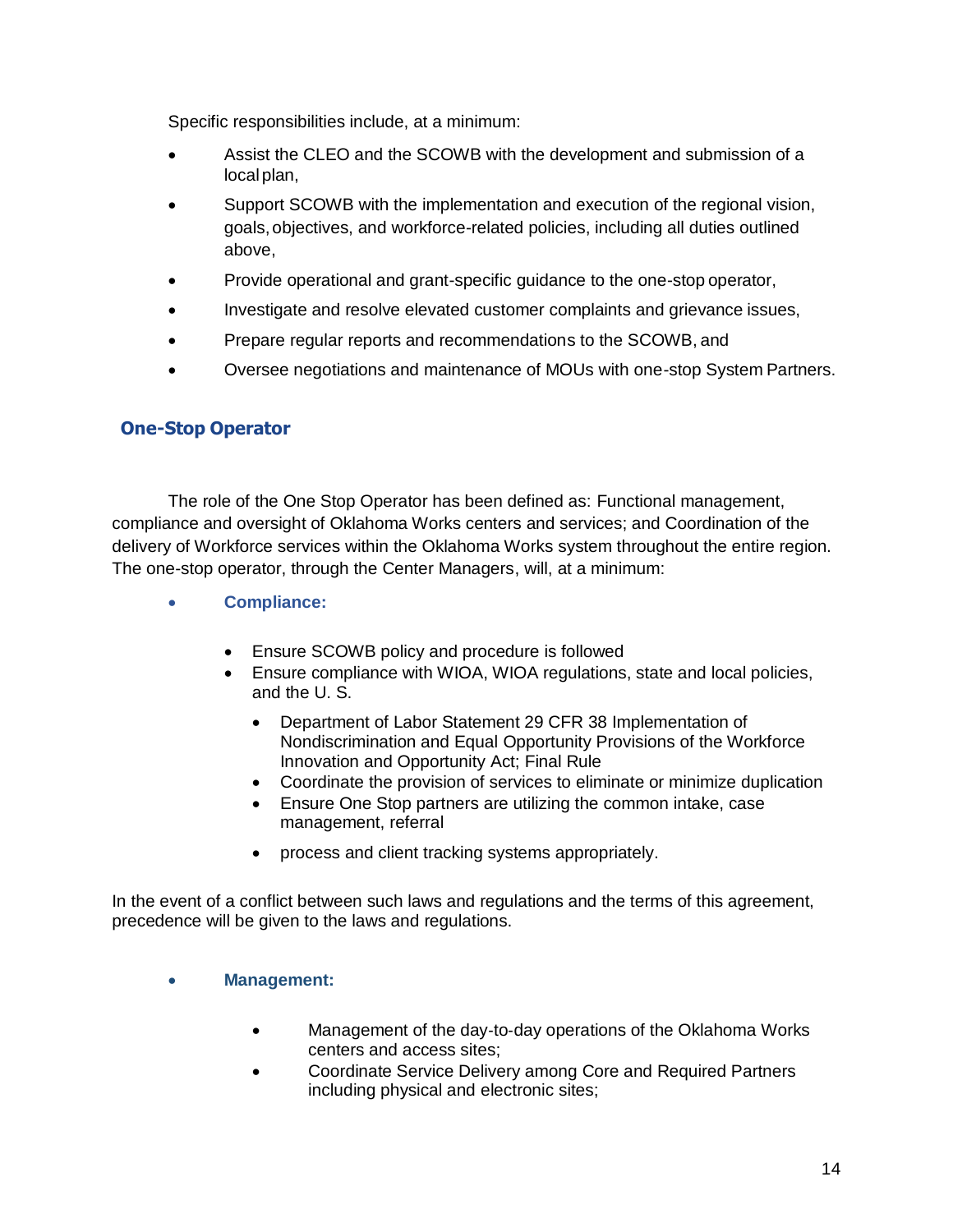- Coordinate Oklahoma Works system performance measures and deliverables established by the SCOWB;
- Annually report physical, programmatic and technology accessibility ensuring accommodations and accessibility for all;
- Serve as the Accessibility Compliance Representative (ACR) to comply with Oklahoma Works Access for All Certification.
- Administer the customer database system currently in operation at the One Stop which allows One Stop staff to track and report on customer usage of the One Stop and services. Provider will use the system to track and report on customer activities as requested by the SCOWB and administrative entity. To the extent possible, Provider will attempt to minimize duplication created by the presence of two database systems by moving toward a more unified and simplified tracking methodology with direction from the SCOWB and with input from the state and the administrative entity;
- Contractor is expected to ensure that the one-stop partners adhere to the MOU agreements and reporting procedures.

#### • **Community/Partner Relations:**

- Establish and maintain key relationships with workforce system partners
- Implement quality and continuous improvement principles within the system
- Responsible for capacity building within the system and staff
- Promote Workforce programs and educate local community and faith based organizations about the Workforce System
- Convene meetings of the One Stop Partners

#### • **Business Services:**

- Develop, offer and deliver quality business services that assist specific businesses and industry sectors in overcoming the challenges of recruiting, retaining, and developing talent for the regional economy
- Address immediate and long term skilled workforce needs of in demand industries and address critical skill gaps within and across industries
- Oversee the job posting information from businesses to the statewide employment database and assist employers who prefer to enter data directly
- Direct center staff on the screening and recruiting of candidates for job openings for area employers
- Respond to employers' requests including providing interview space, job fairs, and other services offered by Oklahoma Works
- Coordinate with the Rapid Response (RR) Coordinator to align system partners local RR services for workers who have or will be dislocated from their jobs due to a business or plant closure, a major employer downsizing, or natural disasters
- Collaborate with system partners to facilitate and participate in special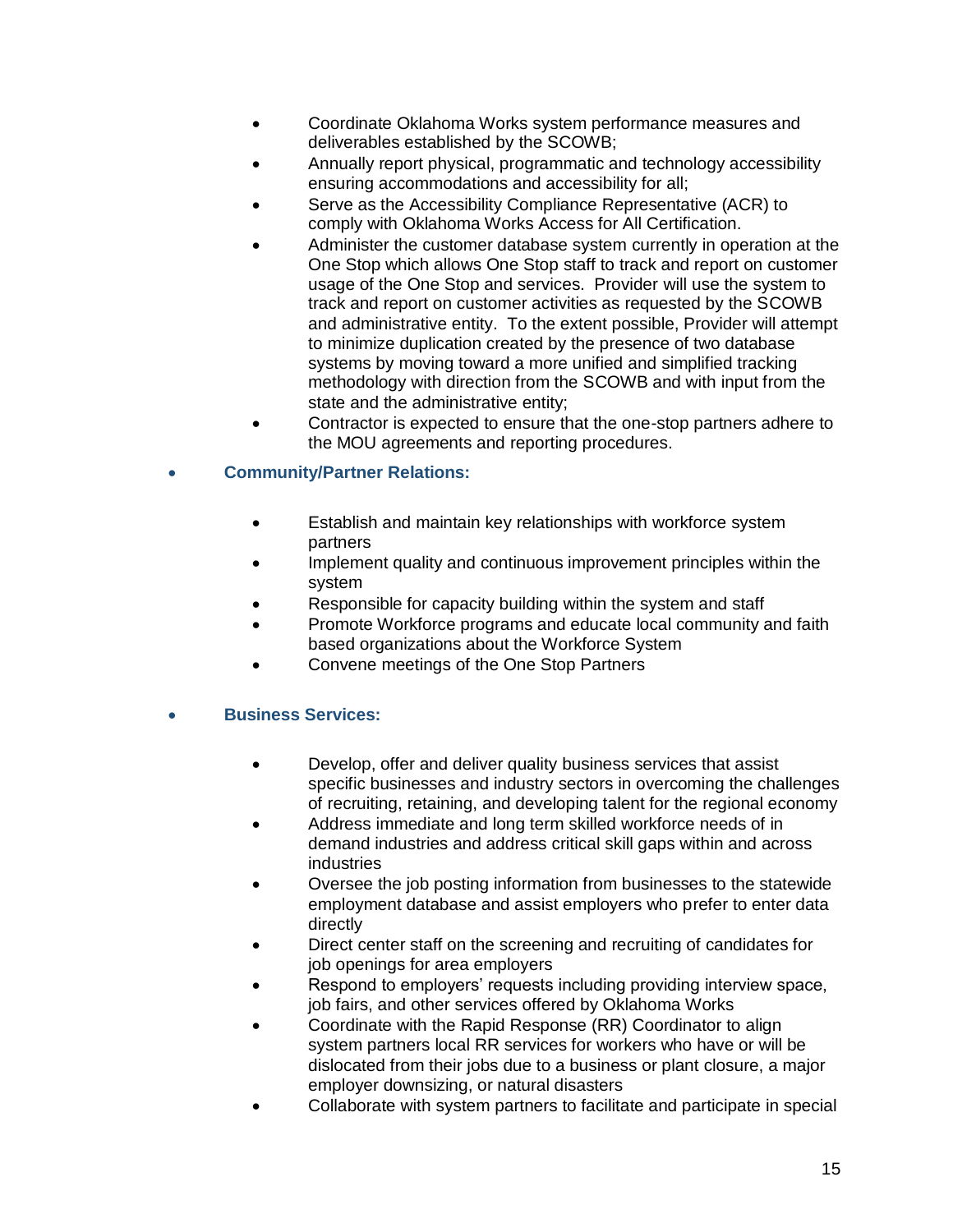projects such as job fairs, business driven workshops, and be responsible for communicating employers' needs to the Oklahoma Works staff

- **Jobseeker Services:**
	- Ensure job seeking customers are served through an integrated, seamless process related to the various services/functions offered in order to reduce duplication of resources, minimize number of contacts, and streamline processes
	- Verify that all customers have access to Oklahoma Works services
	- Research, identify, and report in writing to SCOWB any ADA compliance discrepancies for all customers at each Oklahoma Works location
	- Outreach and Recruitment of customers

The One Stop Operator will not assist in the development, preparation and submission of Local plans. They cannot manage or assist in future competitive processes for selecting operators or select or terminate one-stop operators, career services providers, or Youth providers. The operator cannot negotiate local performance accountability measures or develop and submit budgets for activities of the SCOWB. SCOWB is responsible for the negotiated performance measures, strategic planning, budgets, and one-stop operator oversight (including monitoring).

#### **System Partners**

- Each System Partner commits to cross-training of staff, as appropriate, and to providing other professional learning opportunities that promote continuous quality improvement.
- System Partners will further promote system integration to the maximum extent feasible through:
- Effective communication, information sharing, and collaboration with the one-stop operator,
- Joint planning, policy development, and system design processes,
- Commitment to the joint mission, vision, goals, strategies, and performance measures,
- The use of common and/or linked data management systems
- The design and use of common intake, assessment, referral, and case management processes,
- Leveraging of resources, including other public agency and non-profit organization services,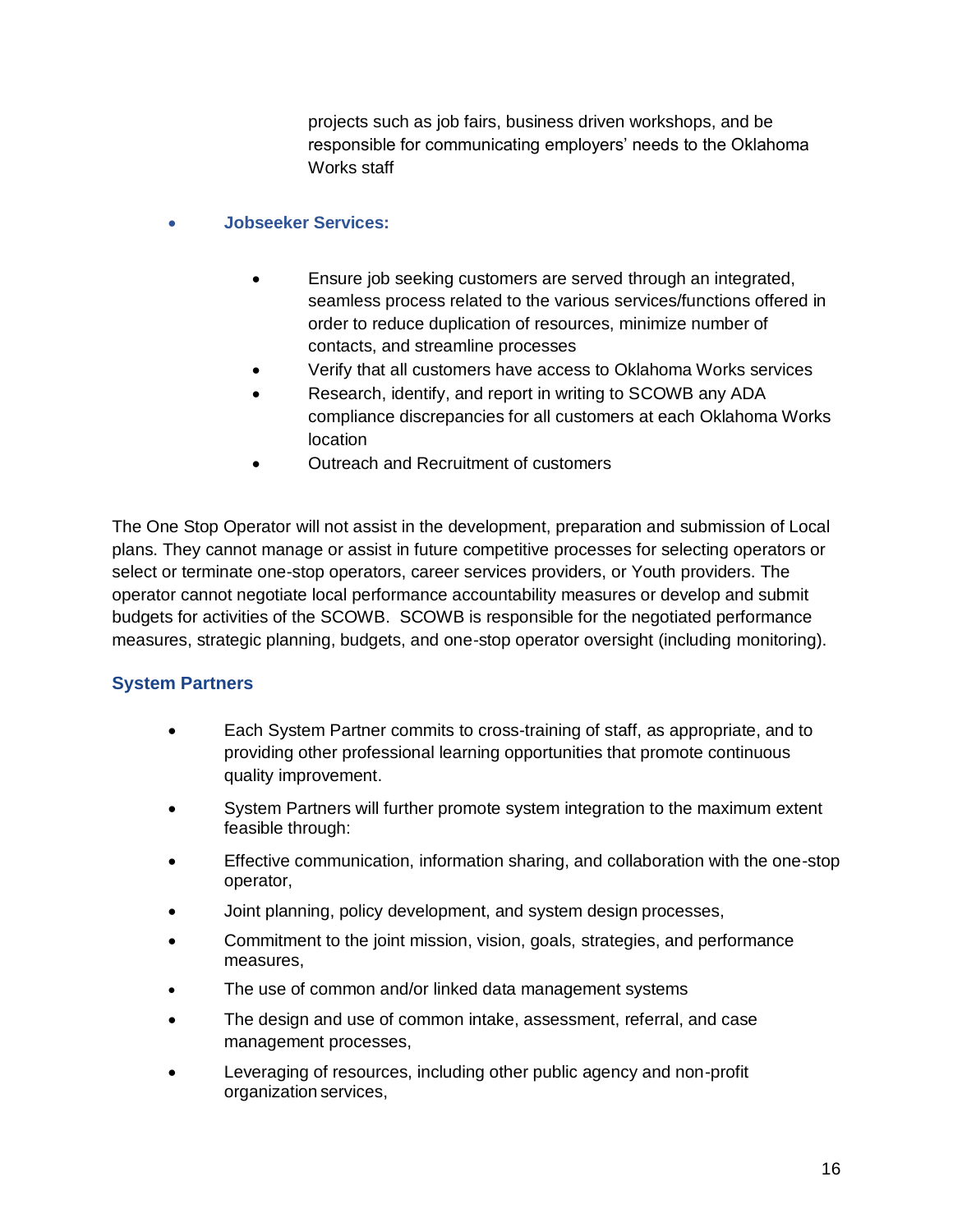- Participation in a continuous improvement process designed to boost outcomes and increase customer satisfaction, and
- Participation in regularly scheduled Partner meetings to exchange information in support of the above and encourage program and staff integration.
- Follow the SCOWB Policies.

### **Data Sharing**

System Partners agree that the use of high-quality, integrated data is essential to inform decisions made by policymakers, employers, and job seekers. Additionally, it is vital to develop and maintain an integrated case management system, as appropriate, that informs customer service throughout customers' interaction with the integrated system and allows information collected from customers at intake to be captured once.

System Partners further agree that the collection, use, and disclosure of customers' personally identifiable information (PII) is subject to various requirements set forth in Federal, State and Local privacy laws. System Partners acknowledge that the execution of this MOU, by itself, does not function to satisfy all of these requirements.

All data, including customer PII, collected, used, and disclosed by Partners will be subject to the following:

- The collection, use, and disclosure of customer education records, and the PII contained therein, as defined under FERPA, shall comply with FERPA and applicable State privacylaws.
- All confidential data contained in UI wage records must be protected in accordance with the requirements set forth in 20 CFR part 603.
- All personal information contained in VR records must be protected in accordance with the requirementsset forth in 34 CFR 361.38.
- Customer data may be shared with other programs, for those programs' purposes, within the Oklahoma Works Centers only after the informed written consent of the individual has been obtained, where required.
- Customer data will be kept confidential, consistent with Federal and State privacy laws and regulations.
- All data exchange activity will be conducted in machine readable format, such as HTML or PDF, for example, and in compliance with Section 508 of the Rehabilitation Act of 1973, as amended (29 U.S.C. § 794 (d)).

All Oklahoma Works Centers and System Partner staff will be trained in the protection, use, and disclosure requirements governing PII and any other confidential data for all applicable programs, including FERPA-protected education records, confidential information in UI records, and personal information in VR records.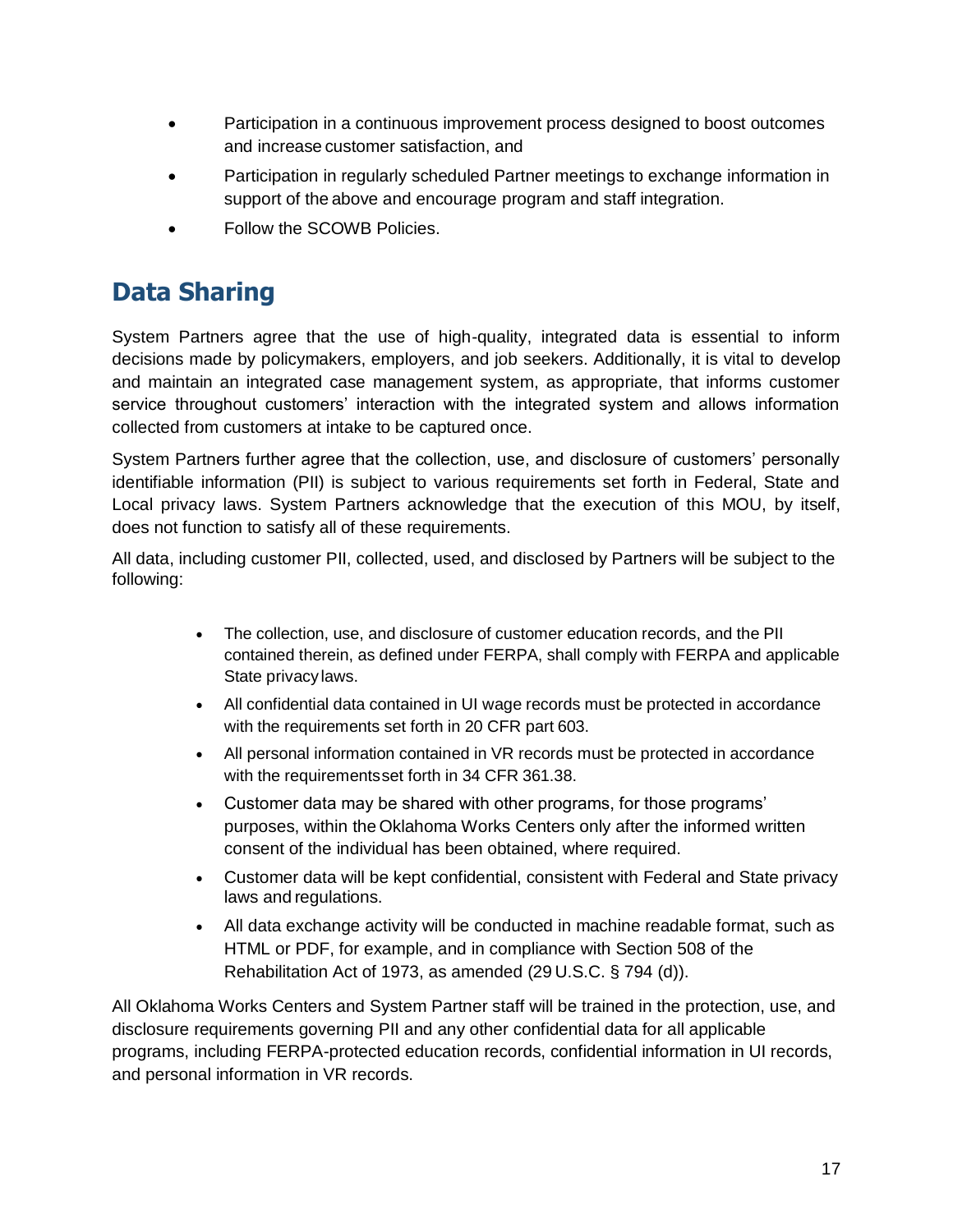# **Confidentiality**

All Parties expressly agree to abide by all applicable Federal, State, and local laws and regulations regarding confidential information, including PII from educational records, such as but not limited to 20 CFR Part 603, 45 CFR Section 205.50, 20 USC 1232g and 34 CFR part 99, and 34 CFR 361.38, as well as any applicable State and local laws and regulations. In addition, in carrying out their respective responsibilities, each Party shall respect and abide by the confidentiality policies and legal requirements of all of the other Parties.

- Each Party will ensure that the collection and use of any information, systems, or records that contain PII and other personal or confidential information will be limited to purposes that support the programs and activities described in this MOU and will comply with applicable law.
- Each Party will ensure that access to software systems and files under its control that contain PII or other personal or confidential information will be limited to authorized staff members who are assigned responsibilities in support of the services and activities described herein and will comply with applicable law.
- Each Party expressly agrees to take measures to ensure that no PII or other personal or confidential information is accessible by unauthorized individuals.
- To the extent that confidential, private, or otherwise protected information needs to be shared amongst the Parties for the Parties' performance of their obligations under this MOU, and to the extent that such sharing is permitted by applicable law, the appropriate data sharing agreements will be created and required confidentiality and ethical certifications will be signed by authorized individuals. With respect to confidential unemployment insurance information, any such data sharing must comply with all of the requirements in 20 CFR Part 603, including but not limited to requirements for an agreement consistent with 20 CFR 603.10, payments of costs, and permissible disclosures.
- With respect to the use and disclosure of FERPA-protected customer education records and the PII contained therein, any such data sharing agreement must comply with all of the requirements set forth in 20 U.S.C. § 1232g and 34 CFR Part 99.
- With respect to the use and disclosure of personal information contained in VR records, any such data sharing agreement must comply with all of the requirements set forth in 34 CFR 361.38.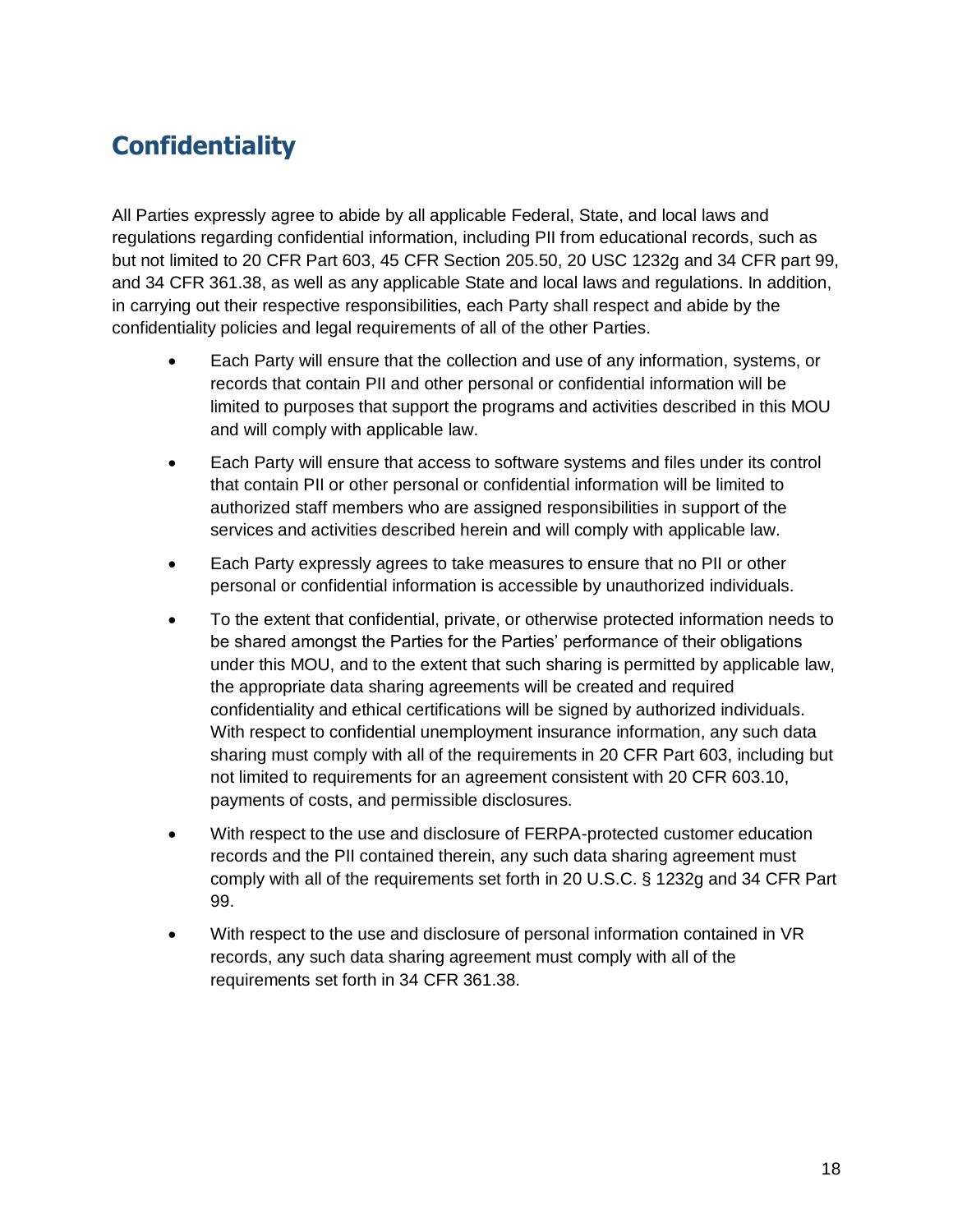### **Referrals**

<span id="page-22-1"></span><span id="page-22-0"></span>The primary principle of the referral system is to provide integrated and seamless delivery of services to workers, job seekers, and employers. In order to facilitate such a system, Partners agree to:

- Familiarize themselves with the basic eligibility and participation requirements, as well as with the available services and benefits offered, for each of the System Partners' programs represented in theOklahoma Works Centers,
- Develop materials summarizing their program requirements and making them available for System Partners and customers,
- When developed, utilize common intake, eligibility determination, assessment, and registration forms,
- Provide substantive referrals –to customers who are eligible for supplemental and complementary services and benefits under partner programs,
- Regularly evaluate ways to improve the referral process, including the use of customer satisfaction surveys,
- Commit to robust and ongoing communication required for an effective referral process, and
- Commit to actively follow up on the results of referrals and assuring that System Partner resources are being leveraged at an optimal level.

# <span id="page-22-2"></span>**Accessibility**

Accessibility to the services provided by the Oklahoma Works Centers and all System Partner agencies is essential to meeting the requirements and goals of the Oklahoma Works Centers. Job seekers and businesses must be able to access all information relevant to them via visits to physical locations as well as in virtual spaces, regardless of gender, age, race, religion, national origin, disability, veteran's status, or on the basis of any other classification protected under state or federal law. The "Access for All" document can be found in at [https://www.ok.gov/abletech/documents/AfA\\_Agreement\\_3.10.17.docx](https://www.ok.gov/abletech/documents/AfA_Agreement_3.10.17.docx)

#### **Physical Accessibility**

One-stop centers will maintain a culture of inclusiveness and the physical characteristics of the facility, both indoor and outdoor, will meet the latest standards of accessible design. Services will be available in a convenient, high traffic, and accessible location, considering reasonable distance from public transportation and adequate parking (including parking clearly marked for individuals with disabilities). Indoor space will be designed in an "equal and meaningful" manner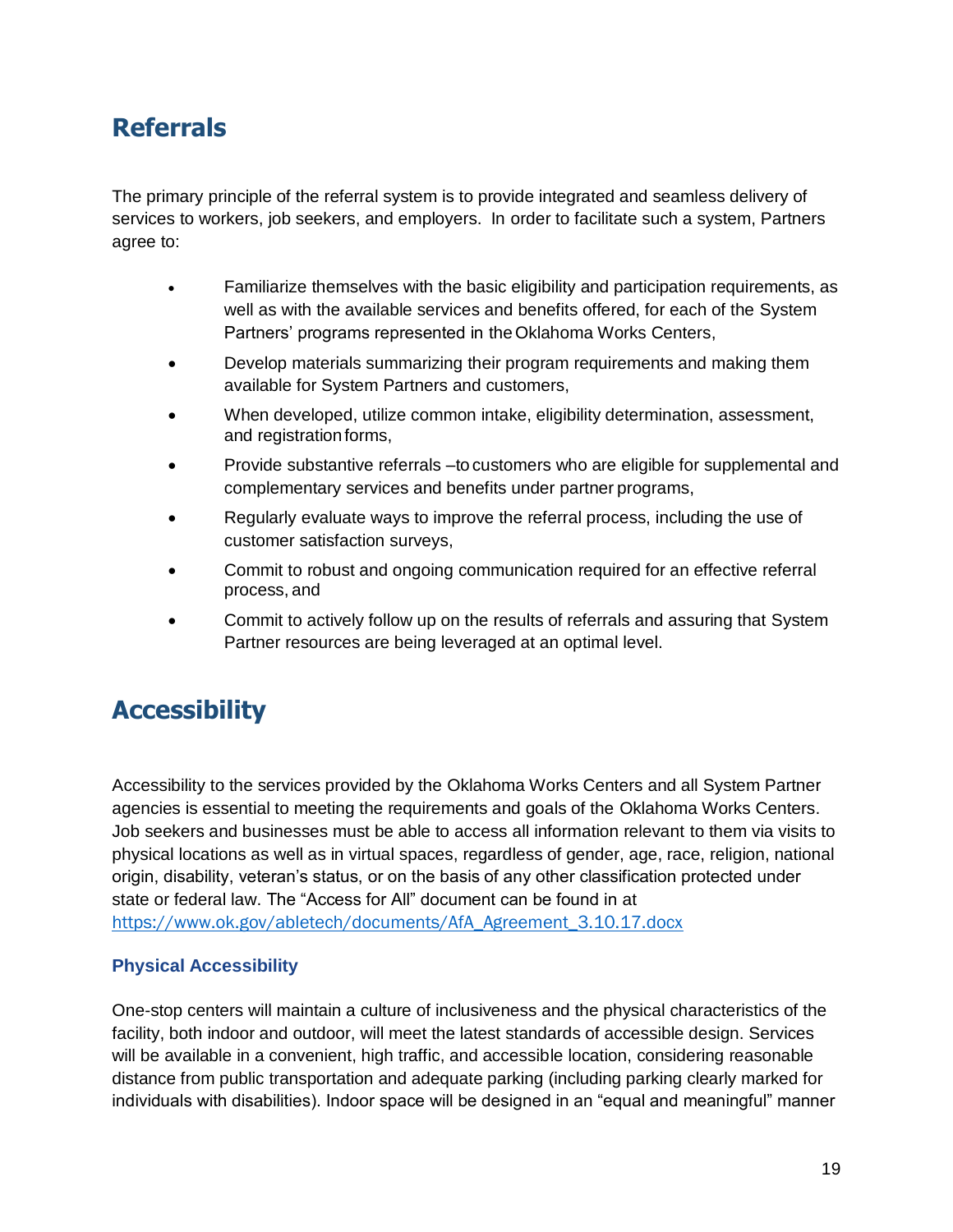providing access for individuals with disabilities.

#### **Virtual Accessibility**

SCOWB will work with the Oklahoma Office of Workforce Development (State WDB) to ensure that job seekers and businesses have access to the same information online as they do in a physical facility.

System Partners should either have their own web presence via a website and/or the use of social media, or work out a separate agreement with SCOWB to post content through its website.

#### **Communication Accessibility**

Communications access, for purposes of this MOU, means that individuals with sensory disabilities can communicate (and be communicated with) on an equal footing with those who do not have such disabilities. All System Partners agree that they will provide accommodations for individuals who have communication challenges, including but not limited to individuals who are deaf and hard of hearing, individuals with vision impairments, and individuals with speechlanguage impairments.

#### **Programmatic Accessibility**

All System Partners agree that they will not discriminate in their employment practices or services based on gender, gender identity and/or expression, age, race, religion, national origin, disability, veteran's status, or based on any other classification protected under state or federal law. Partners must assure that they have policies and procedures in place to address these issues, and that such policies and procedures have been disseminated to their employees and otherwise posted as required by law. Partners further assure that they are currently in compliance with all applicable state and federal laws and regulations regarding these issues. All System Partners will cooperate with compliance monitoring that is conducted at the Local level to ensure that all Oklahoma Works Center programs, services, technology, and materials are physically and programmatically accessible and available to all. Additionally, staff members will be trained to provide services to all, regardless of range of abilities, mobility, age, language, learning style, or comprehension or education level. An interpreter will be provided in real time or, if not available, within a reasonable timeframe to any customer with a language barrier. Assistive devices, such as screen-reading software programs (e.g., JAWS and DRAGON) and assistive listening devices must be available to ensure physical and programmatic accessibility within the Oklahoma Works Centers.

### **Outreach**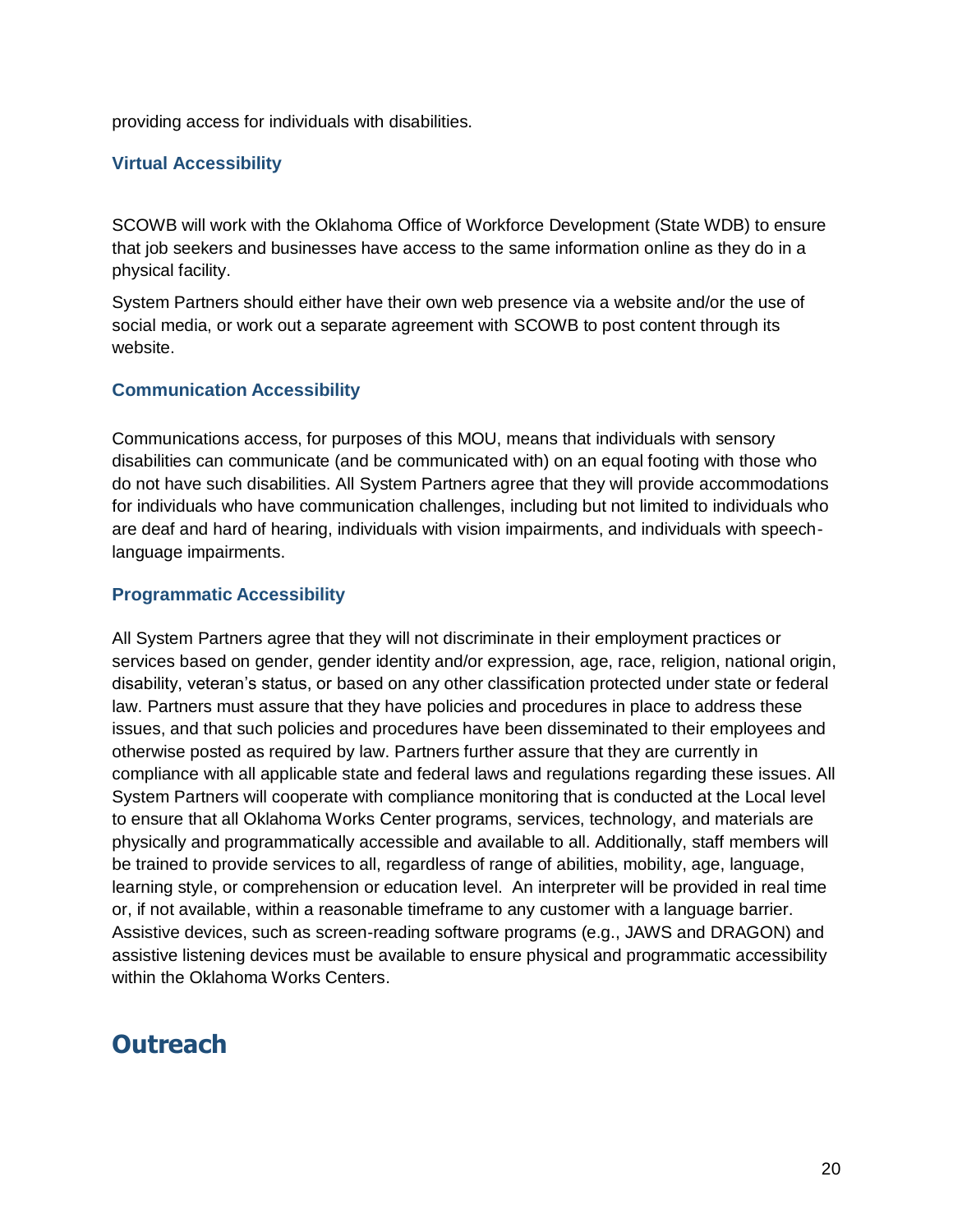SCOWB and its System Partners will develop and implement a strategic outreach Strategy.

# **Dispute Resolution**

The following section details the dispute resolution process designed for use by the System Partners when unable to successfully reach an agreement necessary to execute the MOU. (Note: This is separate from the SCOWB Customer Grievance and Complaint Policy.) A disagreement is considered to have reached the level of dispute resolution when an issue arises out of the development and negotiation of an MOU that is not easily coming to a point of resolution. It is the responsibility of the SCOWB Chair (or designee) to coordinate the MOU dispute resolution to ensure that issues are being resolved appropriately. Any party to the MOU may seek resolution under this process.

- All Parties are advised to actively participate in Local negotiations in a good faith effort to reach agreement. Any disputes shall first be attempted to be resolved informally.
- Should informal resolution efforts fail, the dispute resolution process must be formally initiated by the petitioner seeking resolution. The petitioner must send a notification to the SCOWB Chair (or designee) and all Parties to the MOU regarding the conflict within 10 business days.
- The SCOWB Chair (or designee) shall place the dispute on the agenda of a special meeting of the SCOWB's Executive Committee. The Executive Committee shall attempt to mediate and resolve the dispute. Disputes shall be resolved by a majority consent of the Executive Committee members present.
- The decision of the Executive Committee shall be final and binding unless such a decision is in contradiction of applicable State and Federal laws or regulations governing the System Partner agencies.
- The right of appeal no longer exists when a decision is final. Additionally, final decisions will not be precedent-setting or binding on future conflict resolutions unless they are officially stated in this procedure.
- <span id="page-24-1"></span><span id="page-24-0"></span>• The Executive Committee must provide a written response and dated summary of the proposed resolution to all Parties to the MOU.
- The SCOWB Chair (or designee) will contact the petitioner and the appropriate Parties to verify that all agree with the proposed resolution.

### **Monitoring**

<span id="page-24-2"></span>SCOWB or its designated staff, officials from the State and Local administrative entities, the U.S. Departments of Labor, Education, and Health and Human Services have the authority to conduct fiscal and programmatic monitoring to ensure that:

• Federal funds are used for authorized purposes in compliance with law, policy and regulations,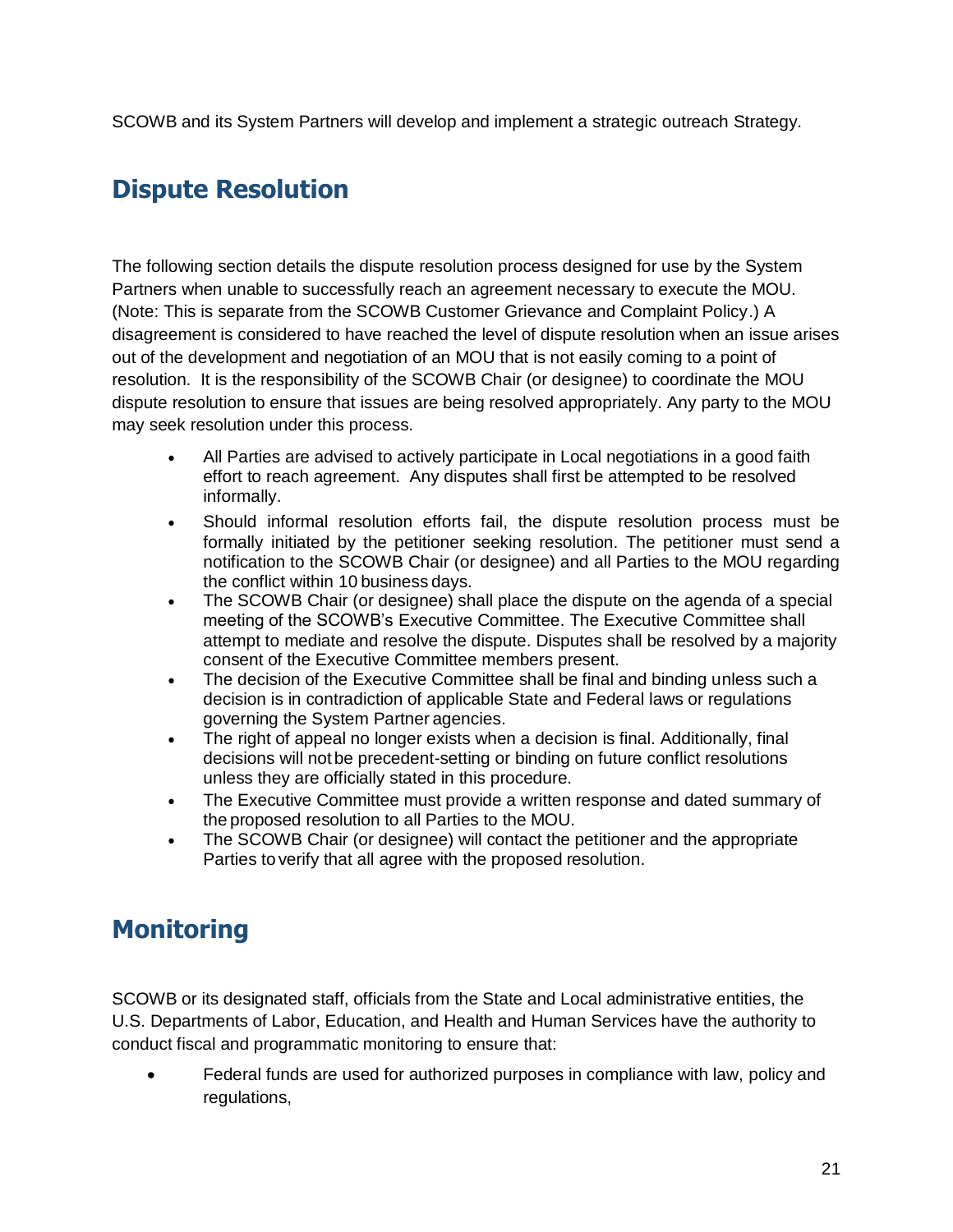- Those Federal and States laws, regulations, and policies are enforced properly,
- Performance data are recorded, tracked, and reviewed for quality to ensure accuracy and completeness,
- Outcomes are assessed and analyzed periodically to ensure that performance goals are met,
- Appropriate procedures and internal controls are maintained, and record retention policies are followed, and all MOU terms and conditions are fulfilled.

All Parties to this MOU should expect regular fiscal and programmatic monitoring to be conducted by each of the above entities, as appropriate.

# **Nondiscrimination and Dispute**

All Parties to this MOU certify that they prohibit, and will continue to prohibit, discrimination, and they certify that no person, otherwise qualified, is denied employment, services, or other benefits on the basis of: (i) political or religious opinion or affiliation, marital status, sexual orientation, gender, gender identification and/or expression, race, color, creed, or national origin; (ii) sex or age, except when age or sex constitutes a bona fide occupational qualification; or (iii) the physical or mental disability of a qualified individual with a disability.

The Parties specifically agree that they will comply with Section 188 of the WIOA Nondiscrimination and Equal Opportunity Regulations (29 CFR Part 38; Final Rule December 2, 2016), the Americans with Disabilities Act (42 U.S.C. 12101 et seq.), the Non-traditional Employment for Women Act of 1991, titles VI and VII of the Civil Rights of 1964, as amended, Section 504 of the Rehabilitation Act of 1973, as amended, the Age Discrimination Act of 1967, as amended, title IX of the Education Amendments of 1972, as amended, and with all applicable requirements imposed by or pursuant to regulations implementing those laws, including but not limited to 29 CFR Part 37 and 38.

### **Indemnification**

All Parties to this MOU recognize the Partnership consists of various levels of government, notfor-profit, and for-profit entities. Each party to this agreement shall be responsible for injury to persons or damage to property resulting from negligence on the part of itself, its employees, its agents, or its officers. No System Partner assumes any responsibility for any other party, State or non-State, for the consequences of any act or omission of any third party. The Parties acknowledge the South-Central Oklahoma Workforce Board, Inc. and the one-stop operator have no responsibility and/or liability for any actions of the one-stop center employees, agents, and/or assignees. Likewise, the Parties have no responsibility and/or liability for any actions of the South-Central Oklahoma Workforce Board, Inc. or the one-stopoperator.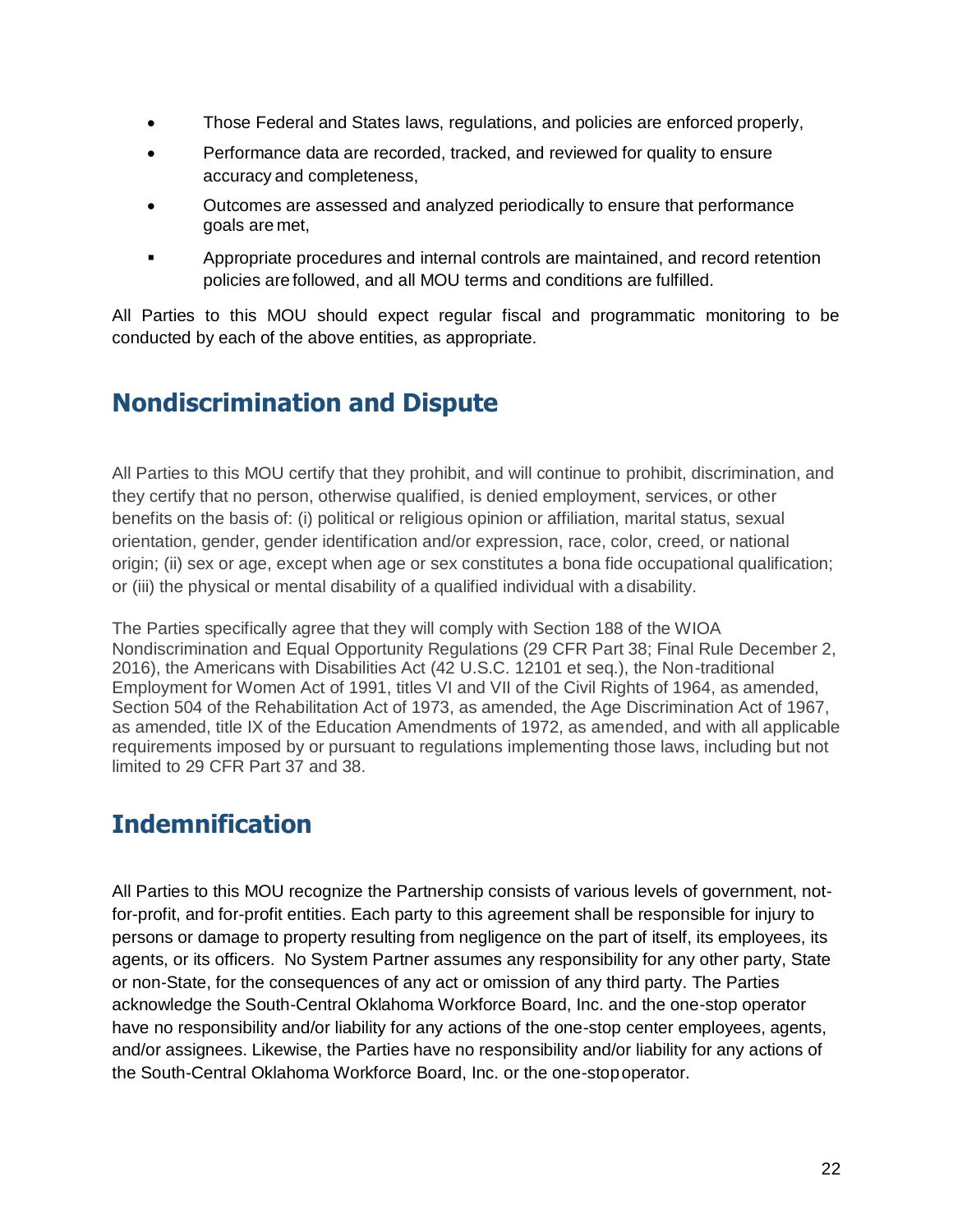### **Severability**

If any part of this MOU is found to be null and void or is otherwise stricken, the rest of this MOU shall remain in force.

### **Drug and Alcohol-free Workforce**

All Parties to this MOU certify they will comply with the Drug-Free Workplace Act of 1988, 41 U.S.C. 702 et seq., and 2 CFR part 182 which require that all organizations receiving grants from any Federal agency maintain a drug-free workplace. The recipient must notify the awarding office if an employee of the recipient is convicted of violating a criminal drug statute. Failure to comply with these requirements may be cause for suspension or debarment under 2 CFR part 180, as adopted by the U.S. Department of Education at 2 CFR 3485, and the U.S. Department of Labor regulations at 29 CFR part 94.

### **Certification Regarding Lobbying**

All Parties shall comply with the Byrd Anti-Lobbying Amendment (31 U.S.C. Section1352), 29 C.F.R. Part 93, and 34 CFR part 82, as well as the requirements in the Uniform Guidance at 2 CFR 200.450. The Parties shall not lobby federal entities using federal funds and will disclose lobbying activities as required by law and regulations.

### **Debarment and Suspension**

All Parties shall comply with the debarment and suspension requirements (E.0.12549 and12689) and 2 CFR part 180 and as adopted by the U.S. Department of Labor at 29 CFR part 2998 and by the U.S. Department of Education at 2 CFR 3485.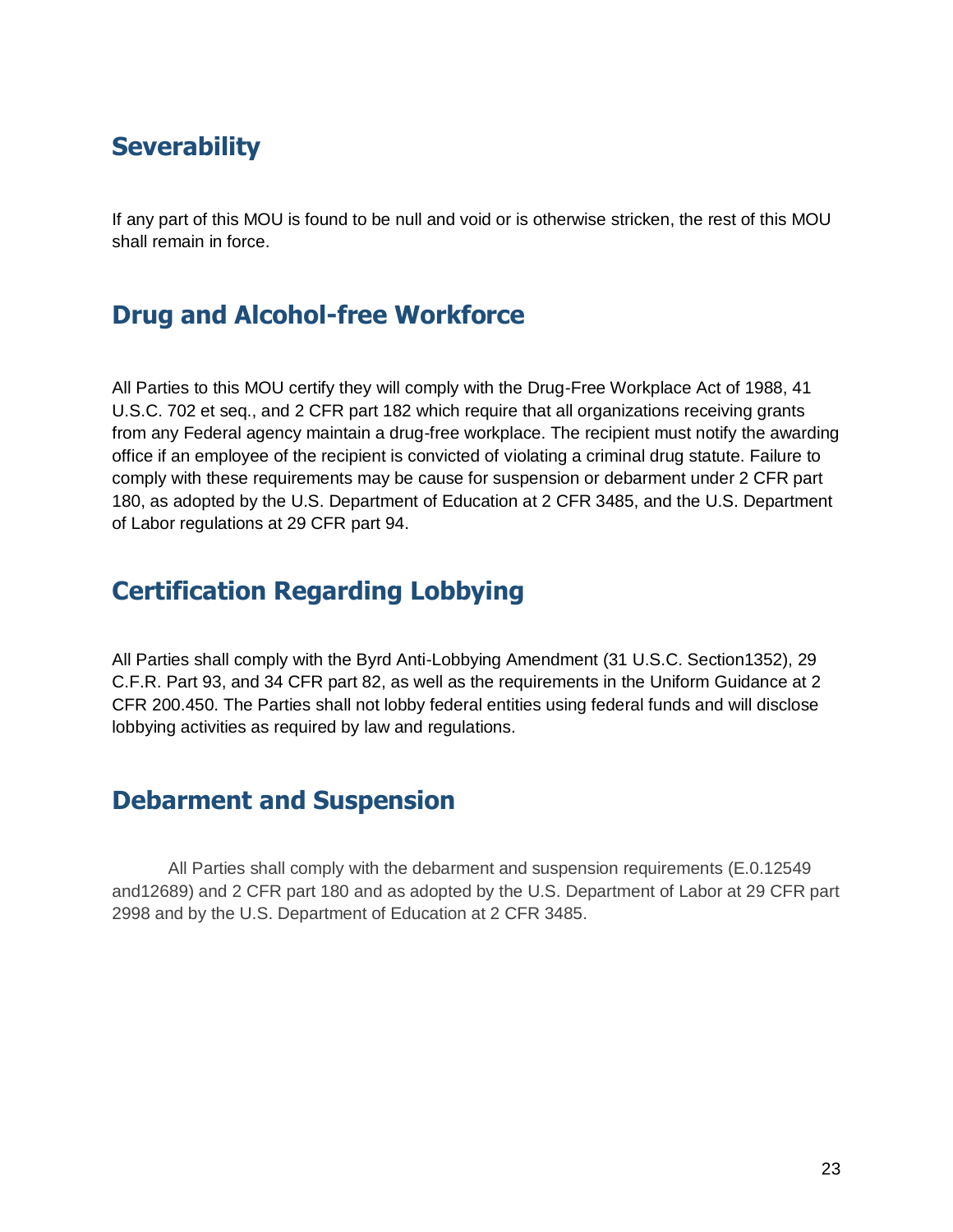### **Priority of Service**

All Parties certify that they will adhere to all statutes, regulations, policies, and plans regarding priority of service, including, but not limited to, priority of service for veterans and their eligible spouses, and priority of service for the WIOA title I Adult program, as required by 38 U.S.C. sec. 4215 and its implementing regulations and guidance, and WIOA sec.  $134(c)(3)(E)$  and its implementing regulations and guidance. System Partners will target recruitment of special populations that receive a focus for services under WIOA, such as individuals with disabilities, low-income individuals, basic skills deficient youth, and English language learners.

Each Party that receives funds made available under title I or II of WIOA or under the Wagner-Peyser Act (29 Section 49, et. seq.) certifies that it will comply with Sections 8301 through 8303 of title 41 of the United States Code (commonly known as the "Buy American Act.") and as referenced in WIOA Section 502 and 20 CFR 683.200(f).

### **Salary Compensation and Bonus Limitations**

Each Party certifies that, when operating grants funded by the U.S. Department of Labor, it complies with TEGL 05-06, Implementing the Salary and Bonus Limitations in Public Law 109- 234, TEGL 17-15, Workforce Innovation and Opportunity Act (WIOA) Adult, Dislocated Worker and Youth Activities Program Allotments for Program Year (PY) 2016; Final PY 2016 Allotments for the Wagner-Peyser Act Employment Service (ES) Program Allotments; and Workforce Information Grants to States Allotments for PY 2016, Public Laws 114-113 (Division H, title I, Section 105) and 114-223, and WIOA section 194(15)(A), restricting the use of federal grant funds for compensation and bonuses of an individual, whether charged to either direct or indirect, at a rate in excess of the Federal Office of Personnel Management Executive Level II.

### **Non-Assignment**

Except as otherwise indicated herein, no Party may, during the term of this MOU or any renewals or extensions of this MOU, assign or subcontract all or any part of the MOU without prior written consent of all other Parties.

### **Governing Law**

This MOU will be construed, interpreted, and enforced according to the laws of the State of Oklahoma. All Parties shall comply with all applicable Federal and State laws and regulations,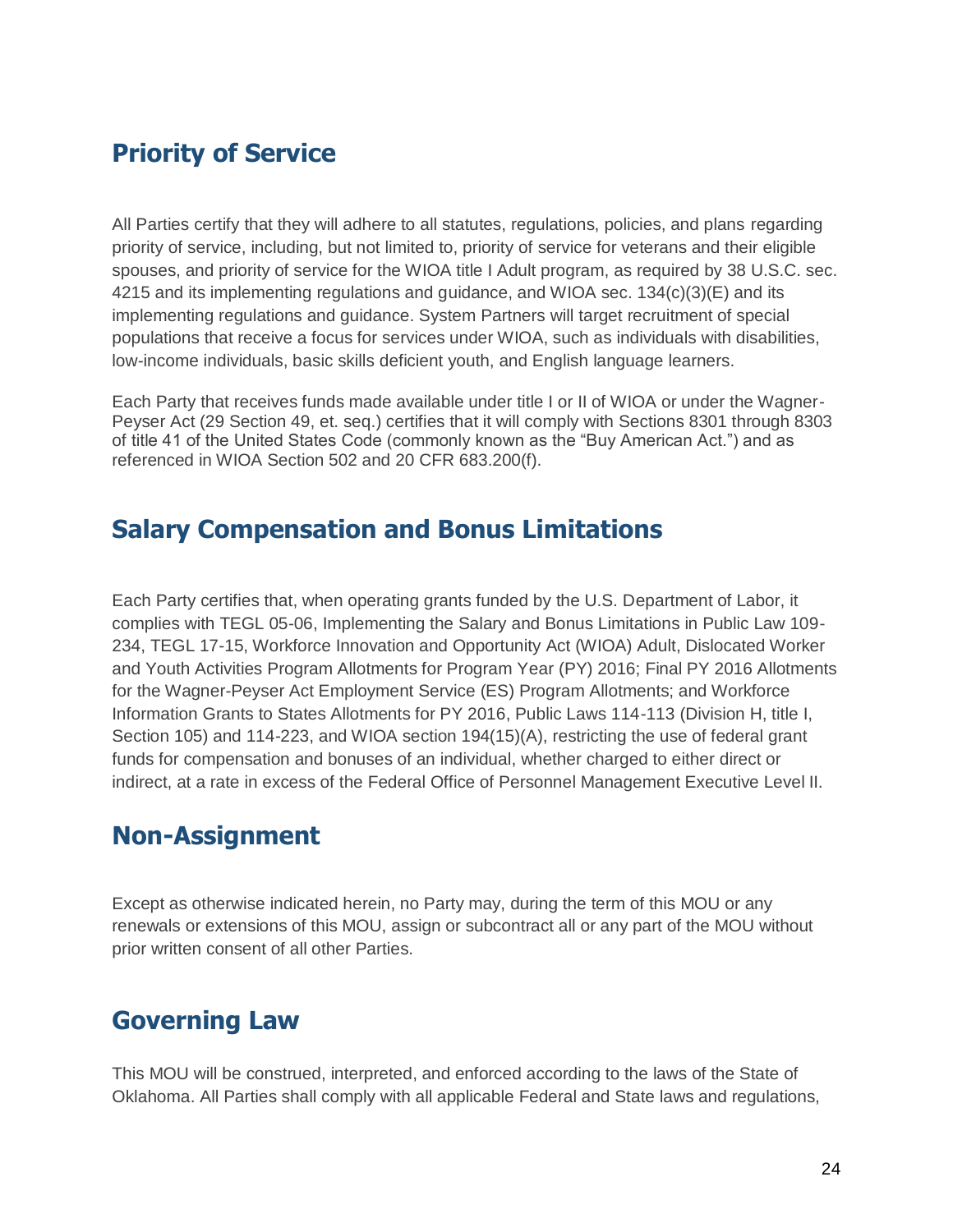<span id="page-28-0"></span>and Local laws to the extent that they are not in conflict with State or Federal requirements.

### **Modification Process**

#### **Notification**

<span id="page-28-2"></span><span id="page-28-1"></span>Any alterations, additions, or deletions to the terms of this agreement which are required by changes in the state law, federal law, or by regulations are automatically incorporated in this agreement without written amendment and shall become effective on the date designated by such law or regulation.

When a System Partner wishes to modify the MOU, the System Partner must first provide written notification to all signatories of the existing MOU and outline the proposed modification(s).

#### Discussion/Negotiation

Upon notification, the SCOWB Chair (or designee) must ensure that discussions and negotiations related to the proposed modification take place with System Partners in a timely manner and as appropriate. Depending upon the type of modification, this can be accomplished through email communications of all the Parties. If the proposed modification is extensive and is met with opposition, the SCOWB Chair (or designee) may need to call a meeting of the Parties to resolve the issue. Upon agreement of all Parties, a modification will be processed.

If the modification involves substitution of a party that will not impact any of the terms of the agreement, it can be accomplished by the original party and the new party entering into an MOU that includes the SCOWB wherein the new party assumes all of the rights and obligations of the original party. Upon execution, the SCOWB Chair (or designee) presents the agreement as a proposed modification to the MOU, and the remaining steps are followed.

If determined that a Partner is unwilling to agree to the MOU modification, the SCOWB Chair (or designee) must ensure that the process in the [Dispute Resolution s](#page-24-1)ection is followed.

If there is an unexpected increase in infrastructure cost, all parties will be allowed to review and re-negotiate their share.

#### **Signatures**

The SCOWB Chair (or designee) must immediately circulate the MOU modification and secure Partner signatures. The modified MOU will be considered fully executed once all signatories have reviewed and signed.

The modification may be signed in counterparts, meaning each signatory can sign a separate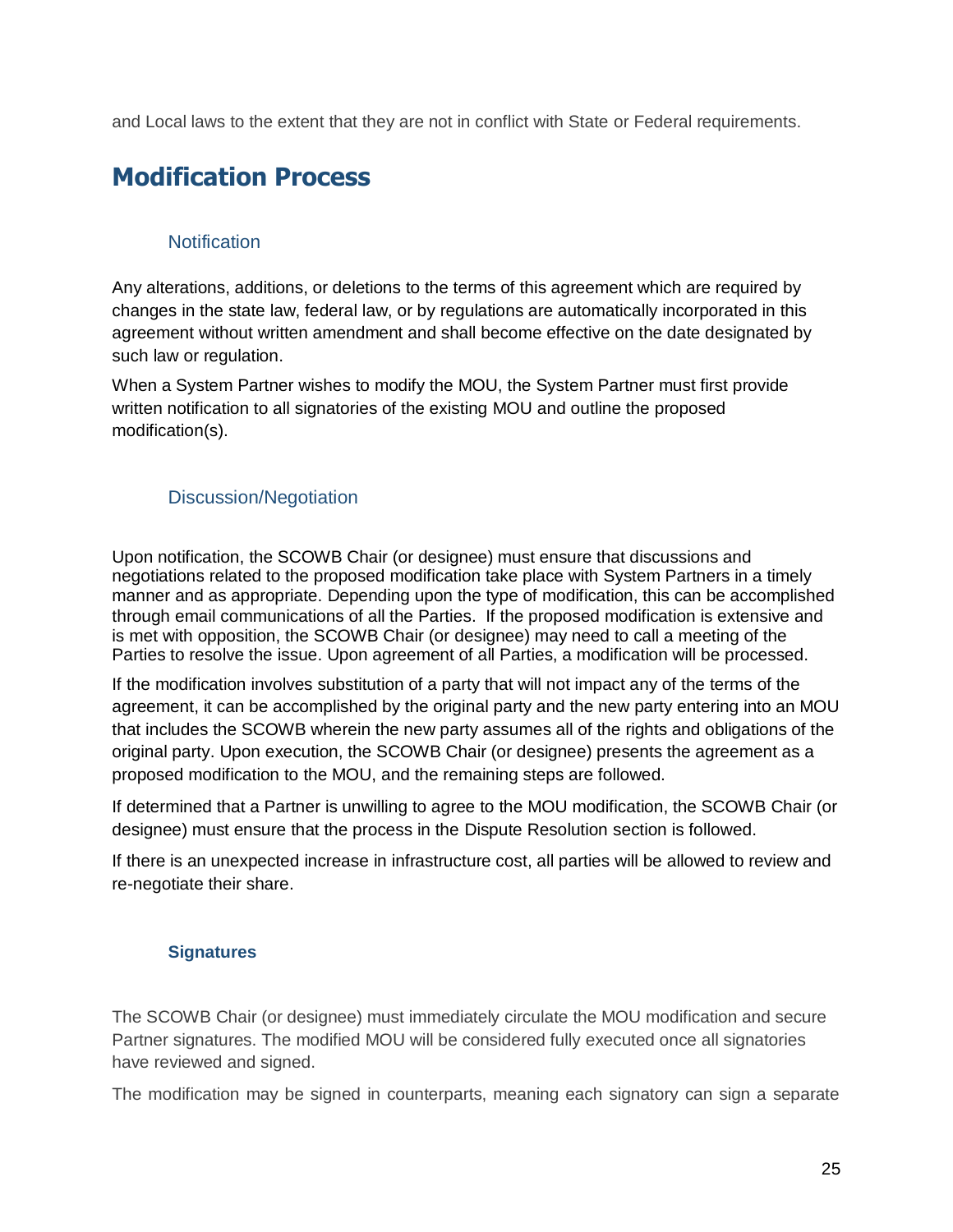document as long as the SCOWB Chair (or designee) acquires signatures of each party and provides a complete copy of the modification with each party's signature to all the other Parties.

# **Termination**

This MOU will remain in effect until the end date specified in the [Effective Period s](#page-29-1)ection below, unless:

- All Parties mutually agree to terminate this MOU prior to the end date.
- Federal oversight agencies charged with the administration of WIOA are unable to appropriate funds or if funds are not otherwise made available for continued performance for any fiscal period of this MOU succeeding the first fiscal period. Any party unable to perform pursuant to MOU due to lack of funding shall notify the other Parties as soon as the party has knowledge that funds may be unavailable for the continuation of activities under this MOU.
- WIOA is repealed or superseded by subsequent federal law.
- Local area designation is changed under WIOA.
- A party breaches any provision of this MOU and such breach is not cured within thirty (30) days after receiving written notice from the SCOWB Chair (or designee) specifying such breach in reasonable detail. In such event, the nonbreaching party(s) shall have the right to terminate this MOU by giving written notice thereof to the party in breach, upon which termination will go into effect immediately.

<span id="page-29-0"></span>In the event of termination, the Parties to the MOU must convene within thirty (30) day[s](#page-29-0) after the breach of the MOU to discuss the formation of the successor MOU. At that time, allocated costs must be addressed.

Any party may request to terminate its inclusion in this MOU by following the modification process identified in the [Modification Process s](#page-29-0)ection above.

All Parties agree that this MOU shall be reviewed and renewed not less than once every 3-year period to ensure appropriate funding and delivery of services.

### **Effective Period**

<span id="page-29-1"></span>This MOU is entered into on July 1, 2017. This MOU will become effective as of the date of signing by the final signatory below and must terminate on June 30, 2020, unless any of the reasons in the [Termination](#page-29-0) section above apply.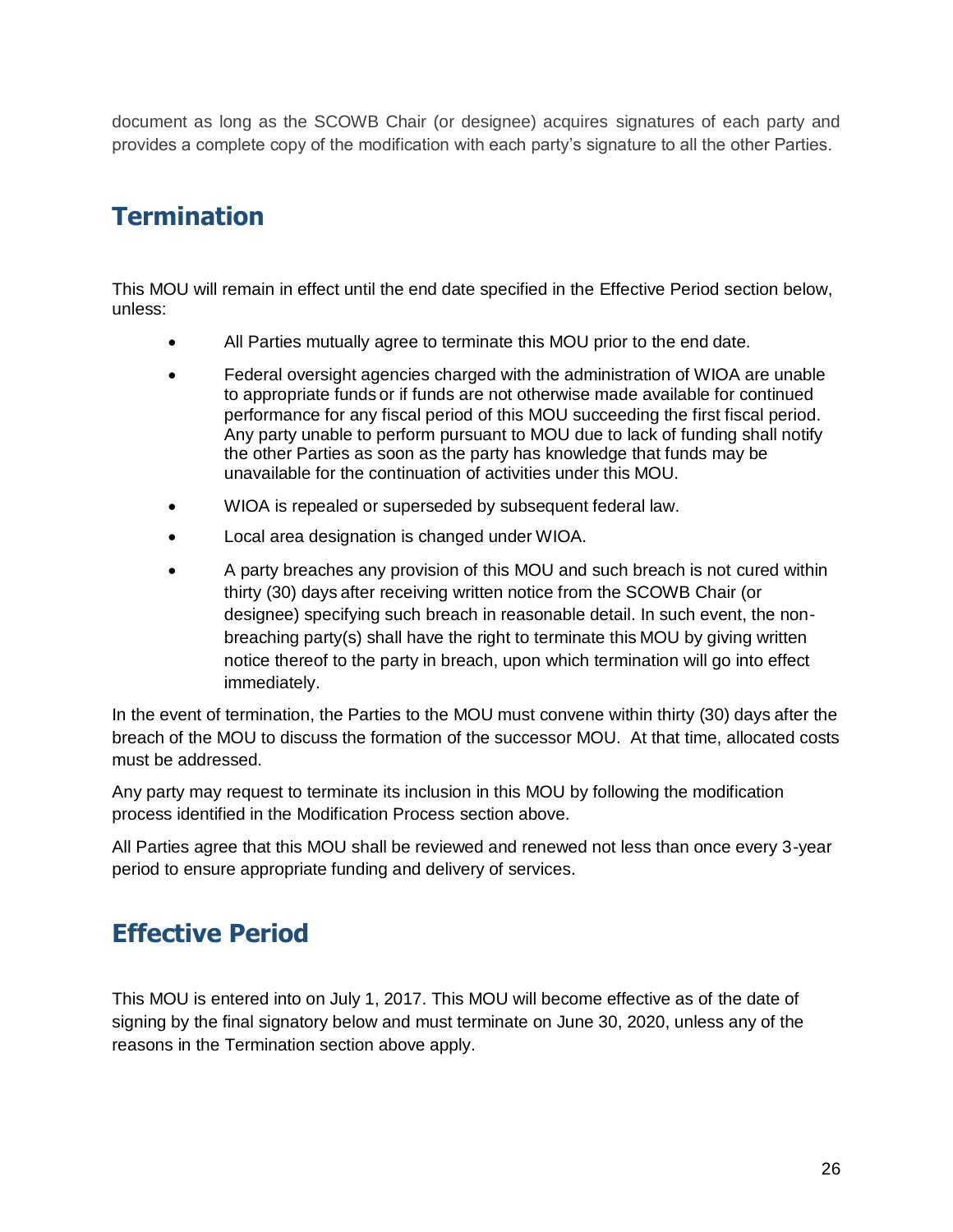### **Definitions**

#### <span id="page-30-0"></span>**One-Stop Delivery System**

The one-stop delivery system (herein also referred to as the Oklahoma Works Centers) brings together workforce development, educational, and other human resource services in a seamless customer-focused service delivery network that enhances access to the programs' services and improves long-term employment outcomes for individuals receiving assistance. One-stop Partners administer separately funded programs as a set of integrated streamlined services to customers. [20 CFR 678.300(a); 34 CFR 361.300(a); and 34 CFR 463.300(a)]

#### **Required One-Stop Partners**

#### **Department of Labor**

- WIOA title I programs:
- Adult, Dislocated Worker, and Youth formula programs;
- Job Corps;
- YouthBuild;
- Native American programs;
- Migrant Seasonal Farmworkers (MSFW) that includes the National Farmworker JobsProgram (NFJP);
- Wagner-Peyser Act Employment Service program authorized under the Wagner-Peyser Act (29 U.S.C. 49 et seq.), as amended by WIOA title III;
- Senior Community Service Employment Program (SCSEP) authorized under title V of theOlder Americans Act of 1965;
- Trade Adjustment Assistance (TAA) activities authorized under chapter 2 of title II of the Trade Act of 1974;
- Unemployment Compensation (UC) programs;
- Jobs for Veterans State Grants (JVSG) programs authorized under chapter 41of title 38,U.S.C.;
- Reentry Employment Opportunities (REO) programs (formerly known as Reintegration of Ex-Offenders Program (RExO)) authorized under sec. 212 of the Second Chance Act of 2007 (42 U.S.C. 17532) and WIOA sec. 169;

#### **Department of Education**

- Adult Education and Family Literacy Act (AEFLA) program, authorized under WIOA title II;
- Career and technical education programs at the postsecondary level, authorized under the Carl D. Perkins Career and Technical Education Act of 2006 (Perkins);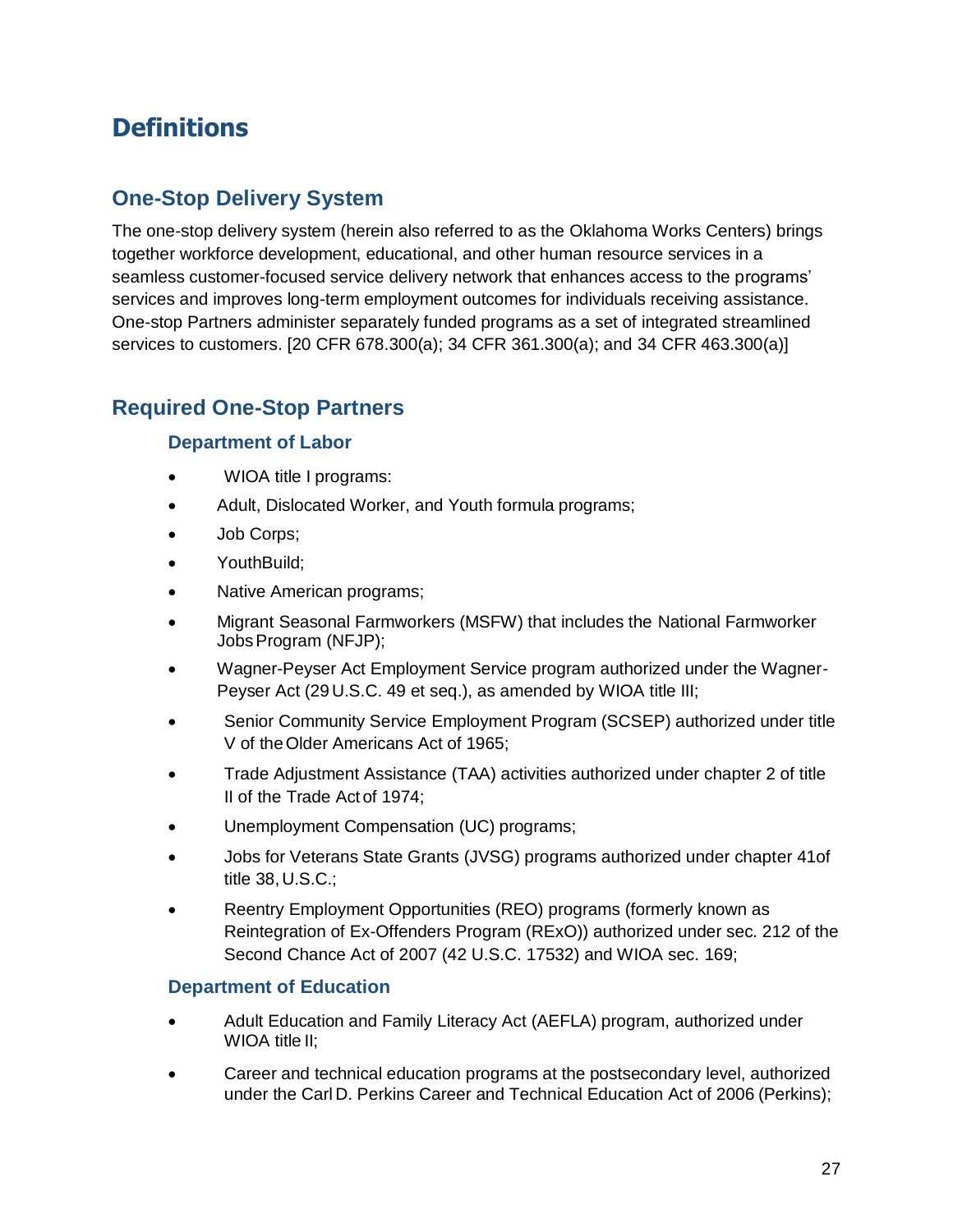• The State Vocational Rehabilitation (VR) Services program authorized under title I of the Rehabilitation Act of 1973 (29 U.S.C.720 et seq.), as amended by WIOA title IV;

#### **Department of Health and Human Services**

Employment and training programs;

- Employment and training activities carried out under the Community Services Block Grant(CSBG) programs (42 U.S.C. 9901 et seq.); and
- Temporary Assistance for Needy Families (TANF) program authorized under part A of title IV of the Social Security Act (42 U.S.C. 601 et seq.), unless exempted by the Governor under 20 CFR 678.405(b). [WIOA sec. 121(b)(1)(B); 20 CFR 678.400-405; 34 CFR 361.400-405, and 34 CFR 463.400-405]

#### **Additional One-Stop Partners**

Other entities that carry out a workforce development program, including Federal, State, or Local programs and programs in the private sector, may serve as additional Partners in the Oklahoma Works Centers if the WDB and chief elected official(s) approve the entity's participation.

Additional Partners may include employment and training programs administered by the Social Security Administration, including the Ticket to Work and Self-Sufficiency Program established under sec. 1148 of the Social Security Act (42 U.S.C. 1320b–19), employment and training programs carried out by the Small Business Administration, Supplemental Nutrition Assistance Program (SNAP) employment and training programs, authorized under secs. 6(d)(4) and 6(o) of the Food and Nutrition Act of 2008 (7 U.S.C. 2015(d)(4) and 2015(o)), Client Assistance Program authorized under sec. 112 of the Rehabilitation Act of 1973 (29U.S.C. 732), programs authorized under the National and Community Service Act of 1990 (42 U.S.C. 12501 et seq.), and other appropriate Federal, State, or local programs, including employment, education, and training programs provided by public libraries or in the private sector, programs providing transportation assistance, and programs providing services to individuals with substance abuse or mental health issues.[20 CFR 678.410; 34 CFR 361.410; 34 CFR 463.410; and TEGL 17-16, RSA TAC 17-03, and OCTAE Program Memo 17-3, Infrastructure Funding of the One-Stop Delivery System (p. 7)]

#### **Infrastructure Costs**

Non-personnel costs that are necessary for the general operation of the one-stop center, including but not limited to applicable facility costs (such as rent), costs of utilities and maintenance, equipment (including assessment-related products and assistive technology for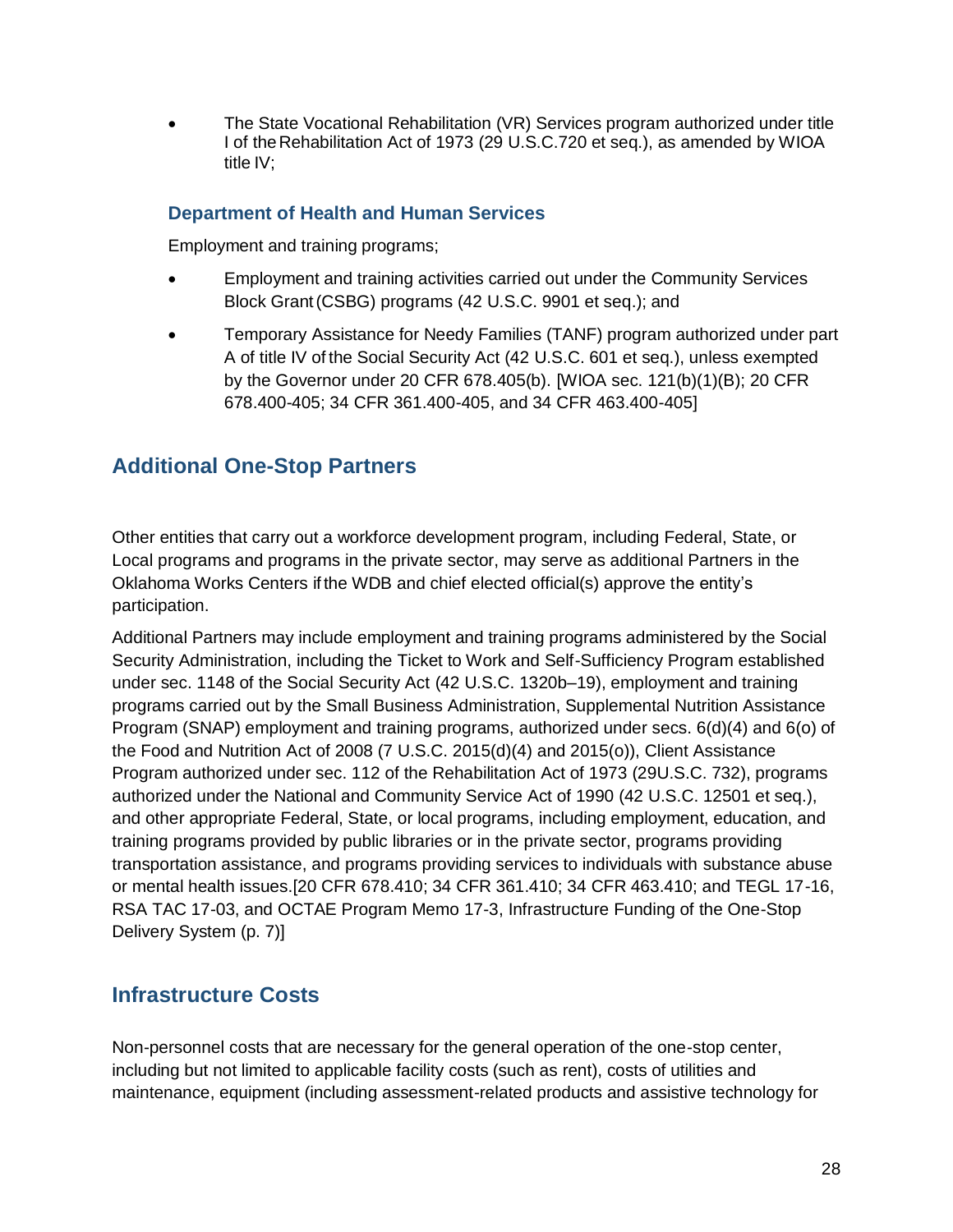individuals with disabilities), and technology to facilitate access to the one-stop center, including technology used for the center's planning and outreach activities. Common identifier costs may be considered as costs of one-stop infrastructure.

[WIOA sec. 121(h)(4); 20 CFR 678.700(a)-(b); 34 CFR 361.700(a)-(b); and 34 CFR 463.700(a)- (b)]

#### **Shared Operating Costs and Shared Services**

Must include the costs of the provision of career services in Sec. 134(c)(2) applicable to each program consistent with Partner program's applicable Federal statutes and allocable based on cost principles of the Uniform Guidance at 2 CFR Part 200 and may include shared operating costs and shared services. [WIOA Sec. 121(i)(1); 20 CFR 678.760(a); 34 CFR 361.760(a); 34 CFR 463.760(a); and TEGL 17-16, RSATAC 17-03, and OCTAE Program Memo 17-3, Infrastructure Funding of the One-Stop Delivery System (pp. 4- 5, Attachment II)]

Shared operating costs and shared services costs may include costs of shared services that are authorized for and may be commonly provided through the one-stop Partner programs, including initial intake, assessment of needs, appraisal of basic skills, identification of appropriate services, referrals to other one-stop Partners, and business services. [WIOA sec. 121(i)(2); 20 CFR 678.760(b); 34CFR 361.760(b); 34 CFR 463.760(b); and TEGL 17-16, RSA TAC, and OCTAE Program Memo 17-3, Infrastructure Funding of the One-Stop Delivery System (pp. 4-5, Attachment II)]

#### **One-Stop Operating Budget**

The one-stop operating budget of one-stop centers or Oklahoma Works Centers (AJC) is the financial plan that the one-stop partners, the CLEO, and the SCOWB have agreed to in the MOU that will be used to achieve their goals of delivering services in the area. The MOU must contain, among other things, provisions describing how the costs of shared services provided by the one-stop system and the operating costs of such system will be funded, including the infrastructure costs for the one-stop system (WIOA sec. 121(c)(2)(A) and 20 CFR 678.500(b)).

The one-stop operating budget may be considered the master budget that contains a set of individual budgets or components that consist of costs that are specifically identified in the statute: infrastructure costs, defined in WIOA sec. 121(h)(4); and additional costs which must include applicable career services and may include shared operating costs and shared services that are related to the operation of the one-stop delivery system and do not constitute infrastructure costs. These additional costs are described in WIOA sec. 121(i). The one- stop operating budget must be periodically reconciled against actual costs incurred and adjusted accordingly. This reconciliation helps to ensure that the budget reflect a cost allocation methodology that demonstrates how infrastructure costs are charged to each partner in proportion to the partner's use of the one-stop center and relative benefit received. The one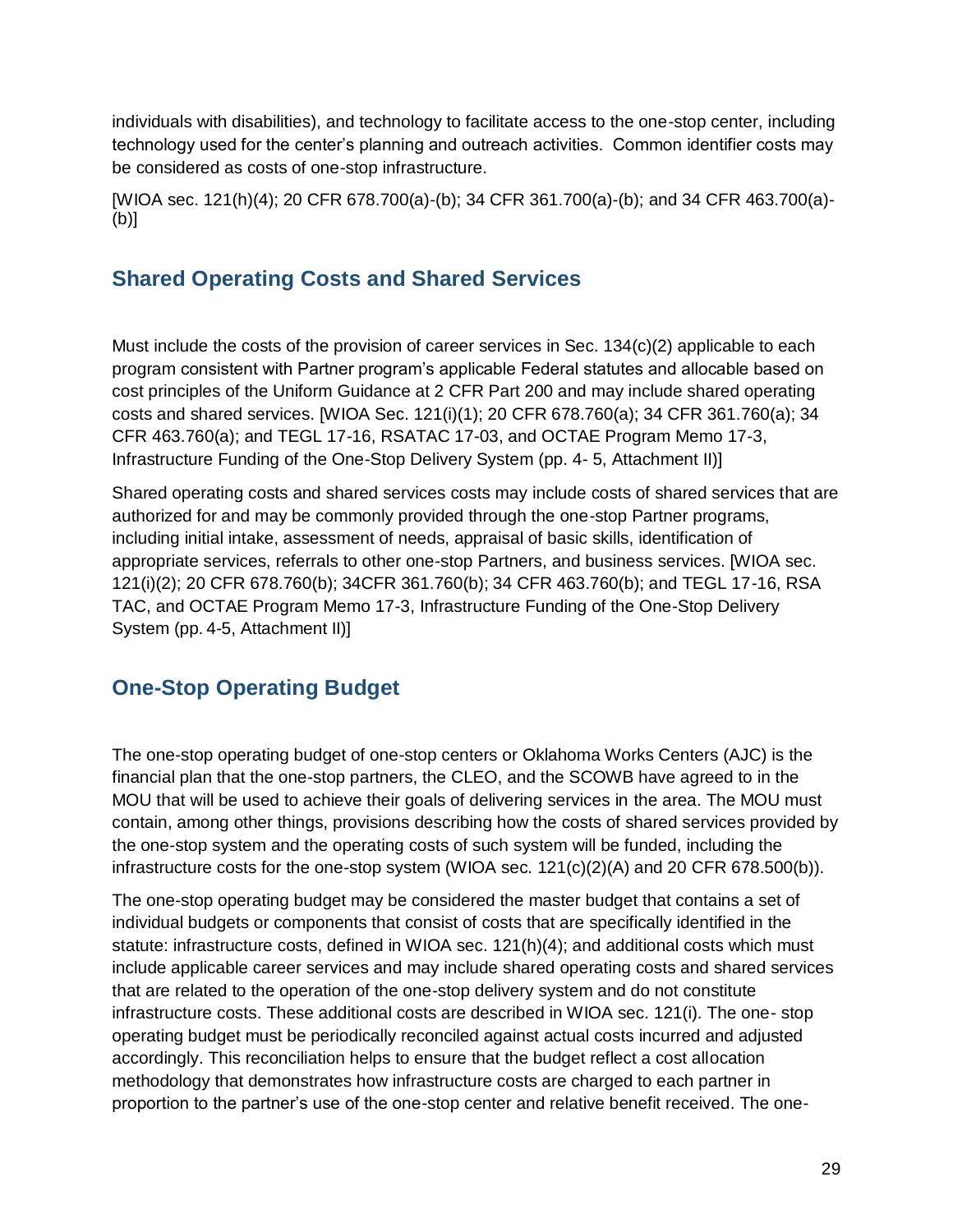stop operating budget may be further refined by the one-stop partners, as needed, to assist in tracking their contributions. It may be necessary at times to separate the budget of a comprehensive one-stop center from a specialized one-stop center or an affiliate one-stop center.

One-Stop operating costs include infrastructure costs and additional costs, which are made up of applicable career service, shared operating costs and shared services. [TEGL 17-16, RSA TAC 17-03, and OCTAE Program Memo 17-3, Infrastructure Funding of the One-Stop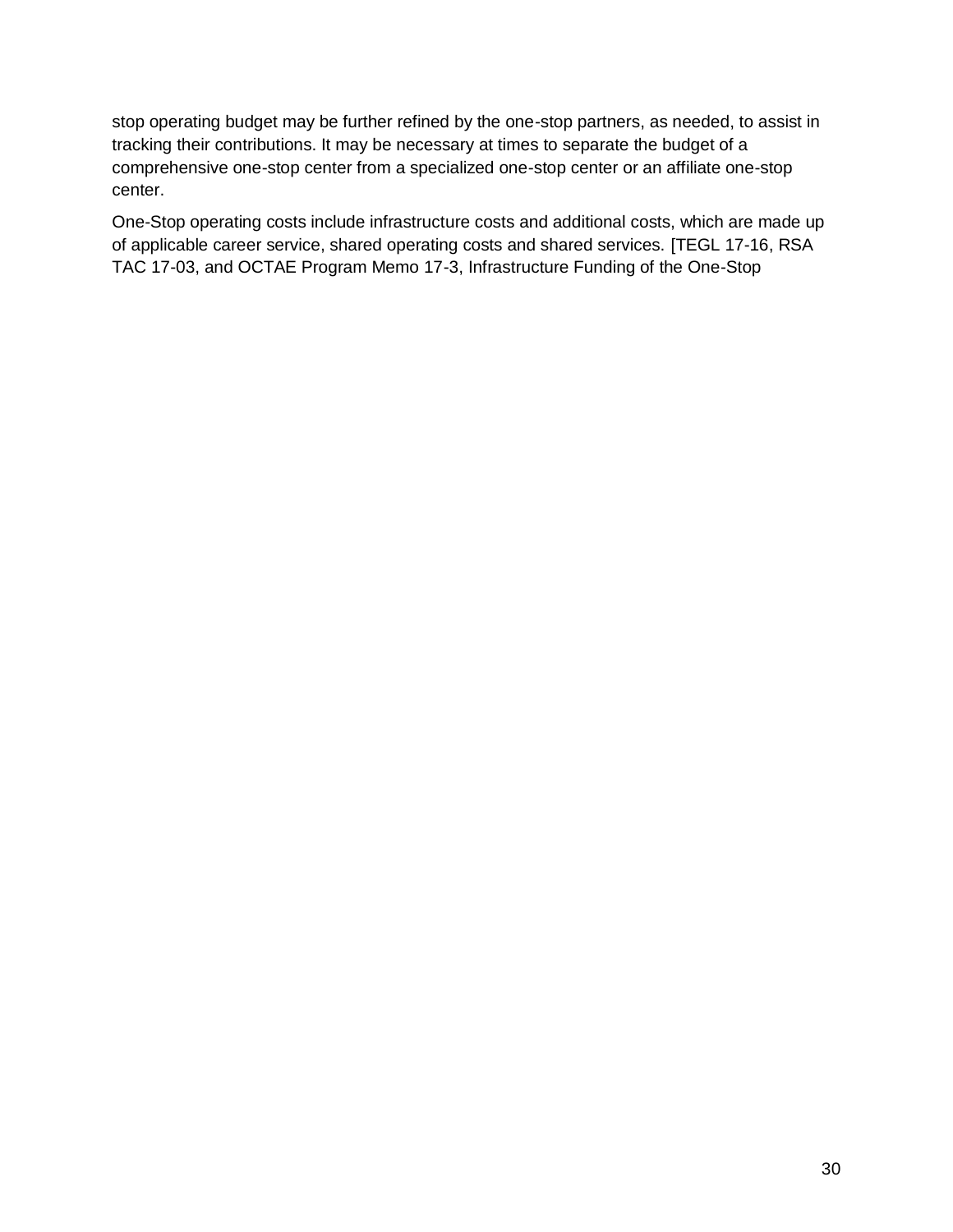### **Authority and Signature**

#### **One completed, signed, and dated Authority and Signature page is required for each signatory official (see list on pages 6 & 7).**

By signing my name below, I,  $\overline{a}$  ,  $\overline{b}$  ,  $\overline{c}$  ,  $\overline{c}$  ,  $\overline{c}$  ,  $\overline{c}$  ,  $\overline{c}$  ,  $\overline{c}$  ,  $\overline{c}$  ,  $\overline{c}$  ,  $\overline{c}$  ,  $\overline{c}$  ,  $\overline{c}$  ,  $\overline{c}$  ,  $\overline{c}$  ,  $\overline{c}$  ,  $\overline{c}$  ,  $\overline{c$ have read the above information. All of my questions have been discussed and answered satisfactorily.

My Signature certifies my understanding of the terms outlined herein and agreement with the MOU.

By signing this document, I also certify that I have the legal authority to bind my agency (outlined below) to the terms of the MOU.

I understand that this MOU may be executed in counterparts, each being considered an original, and that this MOU expires either:

- a) In three years,
- b) Upon amendment, modification, or termination, or
- c) On June 30, 2020, whichever occurs earlier.

\_\_\_\_\_\_\_\_\_\_\_\_\_\_\_\_\_\_\_\_\_\_\_\_\_\_\_\_\_\_\_\_\_\_\_ \_\_\_\_\_\_\_\_\_\_\_\_\_\_\_\_ Signature – Randy McLemore, Chief Local Elected Date Official (CLEO)

\_\_\_\_\_\_\_\_\_\_\_\_\_\_\_\_\_\_\_\_\_\_\_\_\_\_\_\_\_\_\_\_\_\_\_\_\_\_\_\_ \_\_\_\_\_\_\_\_\_\_\_\_\_\_\_\_\_\_\_ Signature – Rodney Palesano, SCOWB Board Chair Date